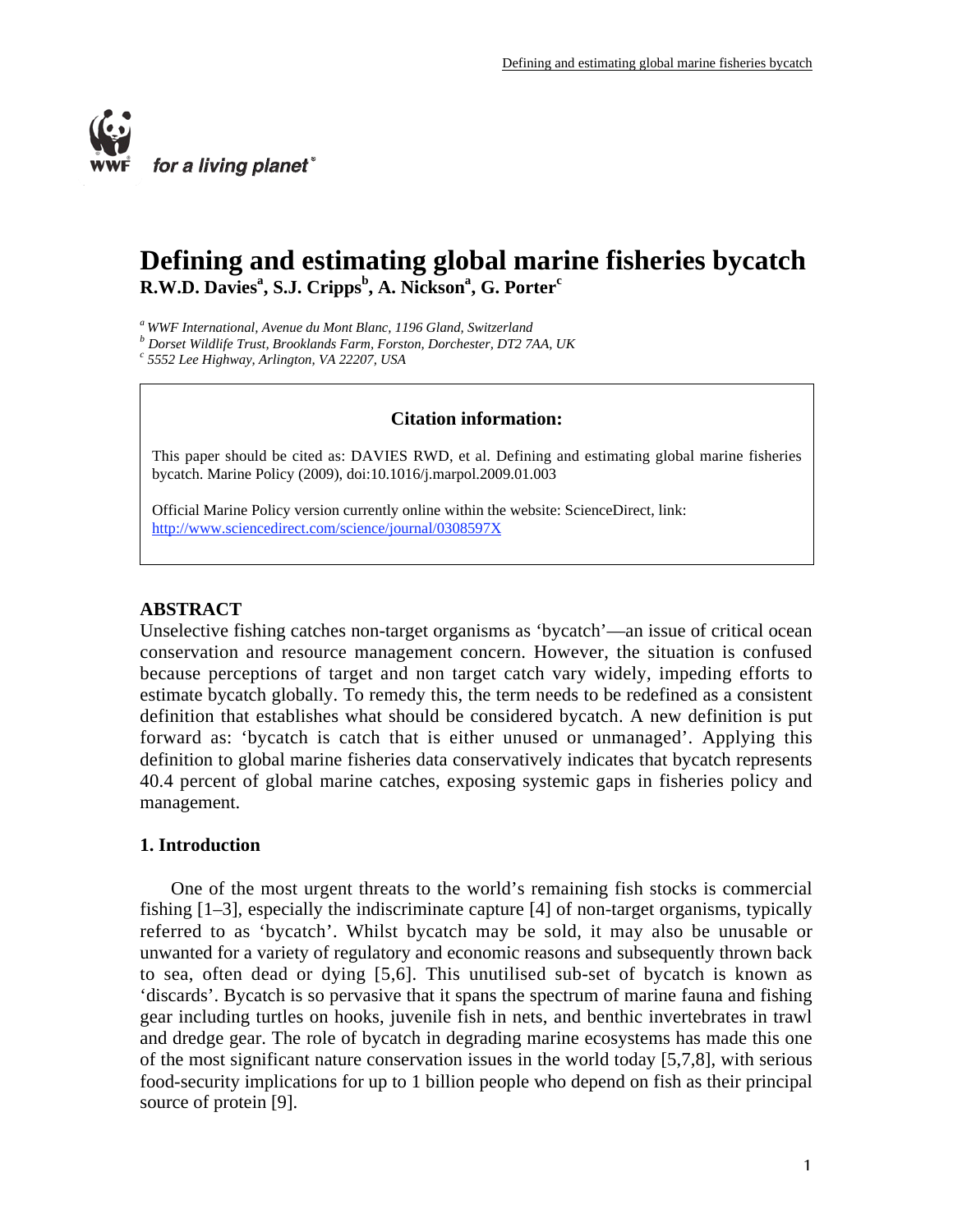However, a consistent understanding of bycatch is lacking due to several unresolved issues: definition, measurement and quantification. To date, bycatch has largely been determined by establishing that element of the catch which is not targeted. The fundamental problem is that differing value judgements lead to differing perceptions of what is considered a non-target catch, especially with the emergence of fisheries where no specific species appear to be targeted. For example, in many tropical shrimp trawl fisheries, much of the catch other than shrimp has traditionally been considered as bycatch and was usually discarded. However, socio-economic factors and an eroding resource base meant a use was created for this bycatch and therefore discarding in these fisheries has been reduced (a trend identified by Kelleher [10]). From the viewpoint of the fishers, these former discards are now considered less as bycatch, but rather an important part of what should more accurately be described as a multi-species fishery. Murawski [11] succinctly summarised this shift with the slogan ''yesterday's bycatch may be tomorrow's target catch''. However, management, where it is in place, has not reclassified the bycatch as targeted catch. Further, in most cases there is little or no effective regulation on the use of indiscriminate fishing gear, thus creating an incentive to use such gear to maximise the catch.

Due to the changes in the value and use of bycatch over time, the term bycatch is interpreted in numerous ways based on arbitrary assessments of catch usage. This prevents a consistent and widespread agreement of what constitutes target and non-target catch. Further, this results in fisheries where fishermen consider a very large proportion of their catch to be targeted, but a management plan  $-$  if one exists  $-$  often considers only a small portion of the catch to be targeted, leading to a substantial amount of the catch being ineffectively measured or documented. These inconsistencies are now having profound implications on ocean governance the world-over. A failure to clearly define bycatch leads to a failure to fully appreciate the impact this often unmanaged, undocumented, biomass removal is having on the marine environment. The term bycatch as currently applied has thus been ineffective, leading to questions as to the usefulness, applicability and relevance of the term in today's fisheries.

A different approach is to redefine the term so that it prescribes what should and should not be considered a target and non-target catch, specifically in relation to managed and unmanaged/unused catches, respectively. This would provide a baseline standard for guiding sustainable fisheries management the world-over, making the bycatch definition consistent and therefore unaffected by changes in the operational practice of the fishing industry. Moreover, by applying such an approach to existing fisheries data, bycatch becomes a proxy to measure the global extent of unmanaged fishing effort. Such an application can therefore reveal a potentially substantial amount of 'invisible' and indiscriminate fishing effort, the impact of which cannot be determined in currently published fisheries statistics.

Using two important discard studies as a springboard [10,12], this paper proposes a new bycatch definition that defines what should be considered bycatch in the context of sustainable fisheries management. The new definition has been applied to a selection of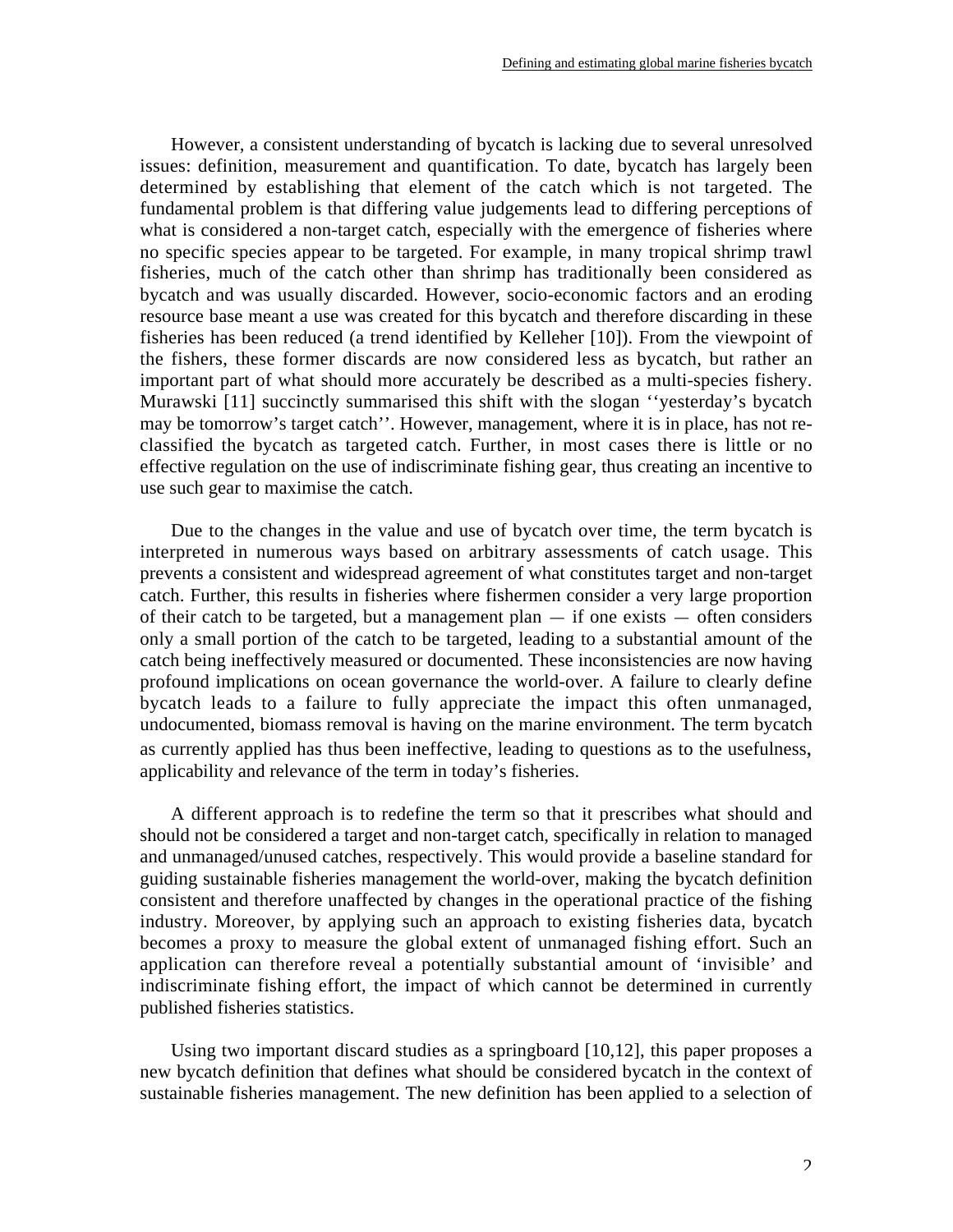global fisheries data (representing at least two-thirds of global marine fisheries) to estimate bycatch as a percentage of total catch (for the data analysed), simultaneously estimating the global extent of unmanaged fisheries and unused catches.

# **2. Discards – our current understanding**

Although the overall global bycatch situation is not well understood, two studies commissioned by the United Nations Food and Agricultural Organisation (FAO) have furthered our understanding of the discarded element of bycatch. In 1994, Alverson [12] estimated that between 17.9 and 39.5 million tonnes (averaging 27 million tonnes) of fish are discarded each year in commercial fisheries. Ten years later, a second estimate by Kelleher [10], applied a different methodology and estimated the weighted average rate of discards in the world's fisheries to be substantially lower at 7.3 million tonnes. Recognising that differences in methodologies meant the two studies were not directly comparable, Kelleher put forward three reasons for a discard decline: (1) decrease in effort and change of target species in some major trawl fisheries, (2) changes in regulatory regimes that required greater selectivity in fishing, and (3) changes in regulatory regimes leading to a greater incentive to utilise what would otherwise be discarded.

When examining Kelleher's [10] three factors, especially with respect to the first and third point, it appears that yesterday's bycatch has indeed become today's target catch. What proportion of the overall reduced discard estimate, then, is due to an increased utilisation of the catch? More importantly, of this increased utilisation, what proportion of the catch is managed to ensure the harvest is within safe biological limits? Answering this is fundamental as it will indicate the degree of fishing effort that could be accounting for an unknown volume of potentially unmanaged biomass removal; one that a clearer approach to bycatch could highlight and help address.

# **3. Redefining bycatch**

In seeking a term that defines what should be considered bycatch, this paper viewed the issue through a management lens. If one expects management plans to help fisheries achieve sustainability, then one must look at what the management plan considers to be target and non-target catches. From this, those parts of the overall catch that are managed and unmanaged and/ or unused, respectively, can be determined. The critical underlying assumption is that in the interests of sustainable fisheries utilisation, a global standard needs to be adopted stating that a well-managed fishery is one that does not target unmanaged stocks or waste natural resources through unused catches.

The new bycatch definition is therefore defined in its simplest form as

*Bycatch is catch that is either unused or unmanaged*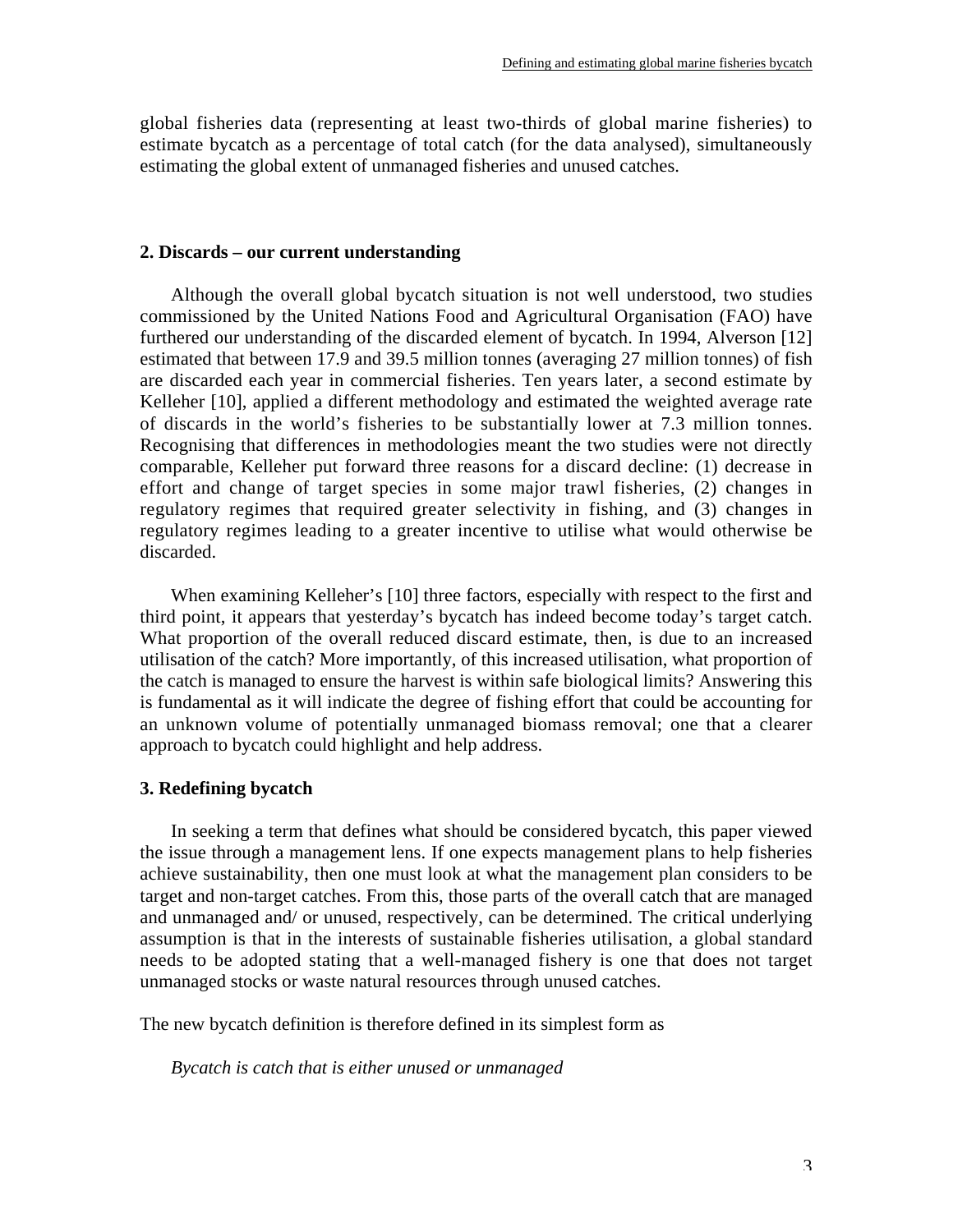Where

- Unused catch is that which is not used for consumption, sold for any purpose, or reused by the fisher as bait. It includes discards (that portion of the catch that is thrown overboard) and wasted catch after landing that is neither sold nor directly consumed.
- Unmanaged refers to catch, whether categorised as individual species or groups of different species, that does not have specific management to ensure the take is sustainable (in keeping with the FAO's Code of Conduct for Responsible Fishing [13]). The effectiveness of any management to ensure the fishery is responsible is a related but separate issue to the current definition of bycatch. To qualify as managed there must be clearly defined measures specifically intended to ensure the sustainable capture of any species or groups of species within any fishing operation.

This bycatch definition can be expressed simply as

 $B = C_t - C_{lm}$ 

where *B* is the bycatch biomass;  $C_t$  the total catch biomass of all species;  $C_{lm}$  the total managed catch landed and/or utilised.

There are several critical boundary points to this definition:

- Though damaging to the stock, catch landed from a managed but over-fished fishery (e.g. catch levels set above scientific advice) would not be considered as bycatch and is a different issue to the current definition of bycatch.
- With respect to IUU (illegal, unreported and unregulated) fishing, the scope of the definition as outlined above is not intended to include the bycatch from fishing occurring without a permit and the catch of which is unreported. That is an issue of ocean governance, not of bycatch. However, there is an overlap with the 'Unregulated' portion of IUU and the 'Unmanaged' part of the current bycatch definition. Rather than cause any conflict between the two definitions, it is hoped that this bycatch definition could actually shine the spotlight on existing unregulated fisheries and help identify additional unregulated fisheries.
- Certain types of fishing gear, such as bottom trawls and dredges, are known to cause considerable damage to marine habitats and the species within them [14–16]. Currently it is difficult in practical terms to measure the 'collateral' damage caused by the destruction of habitats and species that are not actually caught, but which are left dead or damaged in situ. Although the physical impact of fishing gear is fundamental to understanding the overall impacts of fishing on the marine environment, this is a different issue to the current definition of bycatch.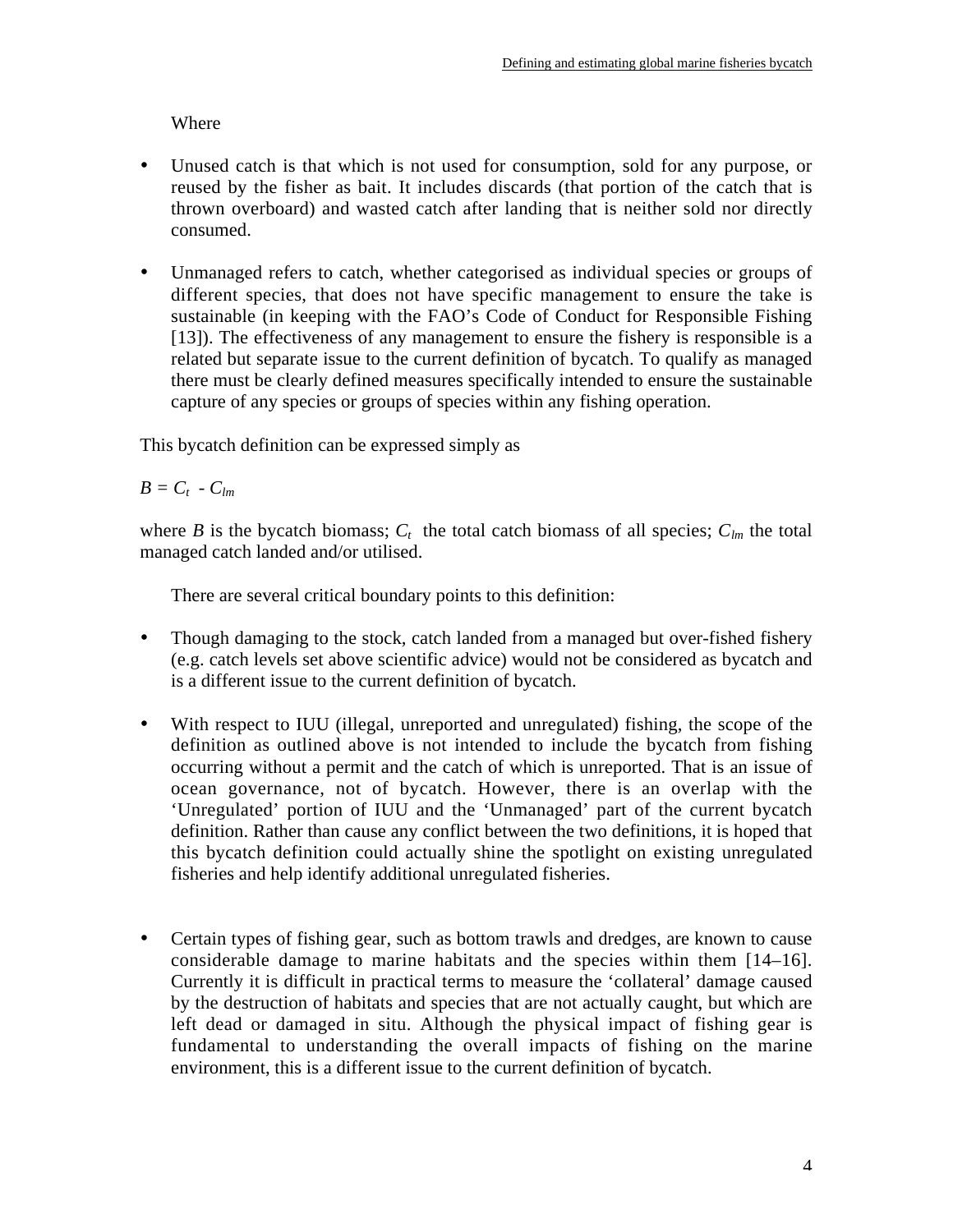

An illustration of the application of this definition to different catch elements is shown in Fig. 1, demonstrating those catch elements that should be considered bycatch.

**Fig. 1.** Applying  $B = C_t - C_{lm}$  to various catch elements to determine bycatch. L = landed catch; D = discarded catch.

# **4. Methodology**

To provide indicative bycatch estimates for global fisheries based on the new definition, this research concentrated mostly on the global trawl fleet due to the availability of data and because a global examination of all types of fishery/fishing methods was beyond the scope of this paper. To determine bycatch according to that which was unused, all discards were considered bycatch. To determine bycatch according to that which was unmanaged, any catch caught in fisheries where the regulations on net mesh size was either too permissive to prevent damaging juvenile catch, or was generally ignored by the fishers, or which the government failed to regulate effectively, was considered to be bycatch. Consequently, in some cases the entire catch complex from such indiscriminate fishing activities is unmanaged, according to the criteria established in this paper and therefore, by default, is considered bycatch.

The estimate of bycatch in global fisheries has been constructed by aggregating estimates of those fisheries for which bycatch-related data were available for 23 major fishing countries as well as for 8 countries in Central America and the Caribbean and 13 African countries. This estimates presented in this paper mainly refer to the period 2000–2003, though where necessary data slightly earlier and slightly later than this range has been used. For Western Europe (FAO Statistical Area 27) overall published estimates from the literature was used, and for the Mediterranean and Black Sea (FAO Statistical Area 37) estimates for specific fisheries for which data was available were aggregated. For a few countries with limited bycatch data (i.e. New Zealand, Myanmar and four Central American countries), estimates were based on the similarities between their fisheries to similar fisheries in countries for which more data was available.

The total marine catch for each fishery, country or regional grouping analysed was estimated by adding the discard data to the data on landings. This made it possible to estimate bycatch as a percentage of the actual total catch. In addition to this, Kelleher's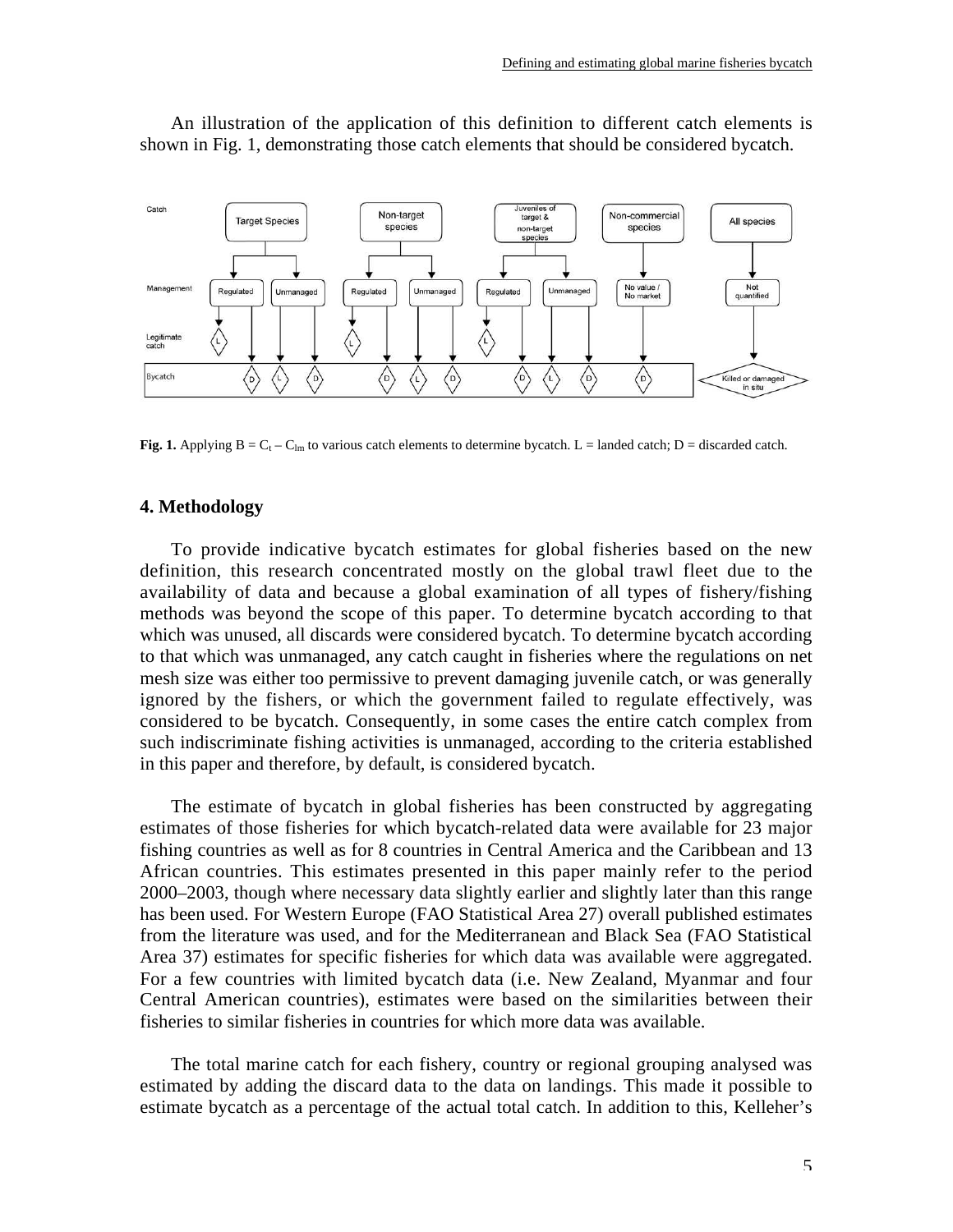[10] estimates on global shark fin and tuna discards were also included. Unless otherwise indicated, data on marine landings for individual countries are from the Sea Around Us database maintained by the fisheries centre of the University of British Colombia [17].

# **5. Country estimates**

# *5.1. Argentina*

Estimating bycatch in Argentina's marine fisheries for the 1999–2003 period is complicated by the instability of the hake (*Merluccius hubbsi* [Marni, 1933]) fishery and the unreliability of nominal (*i.e.* official landings data) statistics on hake catch, which dominates the country's marine catch. The hake stock was already in danger of collapsing by the late 1990s, as it had been over-fished to the point that the catch was increasingly relying on the youngest fish [18]. Much of the catch had to be discarded because the fish were so immature. In 1997, the National Institute for Fisheries Research & Development of Argentina, reported that 149,000 tonnes of hake, consisting entirely of juvenile fish, were discarded by the hake trawl fleet, out of a total estimated hake catch of over 800,000 tonnes [18].

Although both quota, geographical, and fishing gear restrictions on the hake fleet were tightened in the wake of the 1998 near collapse of the hake stock, these measures had no effect on the proportion of captured juveniles [19,20]. According to Kalikoski [19], the industry now uses substantially more of the immature fish than in the past because fewer adult fish have caused the fishery to be more dependent on juveniles. Kalikoski [19] cites an estimate that 40 percent of the catch of the southern hake stock and 70 percent of the catch of the northern stock consisted of juveniles, and that most of the catch of juveniles is now landed and marketed. The mid-point of those two estimates is 55 percent, meaning that the average of 273,000 tonnes of hake caught annually would yield 150,150 tonnes of juvenile hake bycatch annually. In the absence of any definitive landing data other than the range given by Kalikoski [19], for the purposes of this estimate it was assumed that two-thirds, or 67 percent, was landed.

The Argentine shrimp fishery also generates a large amount of bycatch. Kelleher [10] indicates that the shrimp beam trawl fishery generates 50 percent discards. In 1997, however, that fishery generated 40,000 tonnes of bycatch on a shrimp catch of only 5500 tonnes [20]. That 7.3:1 ratio of bycatch to target catch, when applied to the 2000–2003 average shrimp catch of 50,000 tonnes annually, would have generated a total shrimp beam trawl fishery bycatch of 365,000 tonnes. Of that estimated total, 30,000-40,000 tonnes were hake, all of which was discarded [21].

The sum of bycatch for the hake and shrimp trawl fisheries is therefore estimated at 515,150 tonnes annually (150,150 from the hake fishery and 365,000 from the shrimp fishery) for 2000–2003. The total nominal catch for the period averaged 870,000 tonnes annually, to which 415,000 tonnes (50,000 tonnes from the hake fishery, i.e. 33 percent of 150,000—the amount that would not have been recorded as catch) and 365,000 tonnes from the shrimp fishery, is added as discards giving a total estimated actual marine catch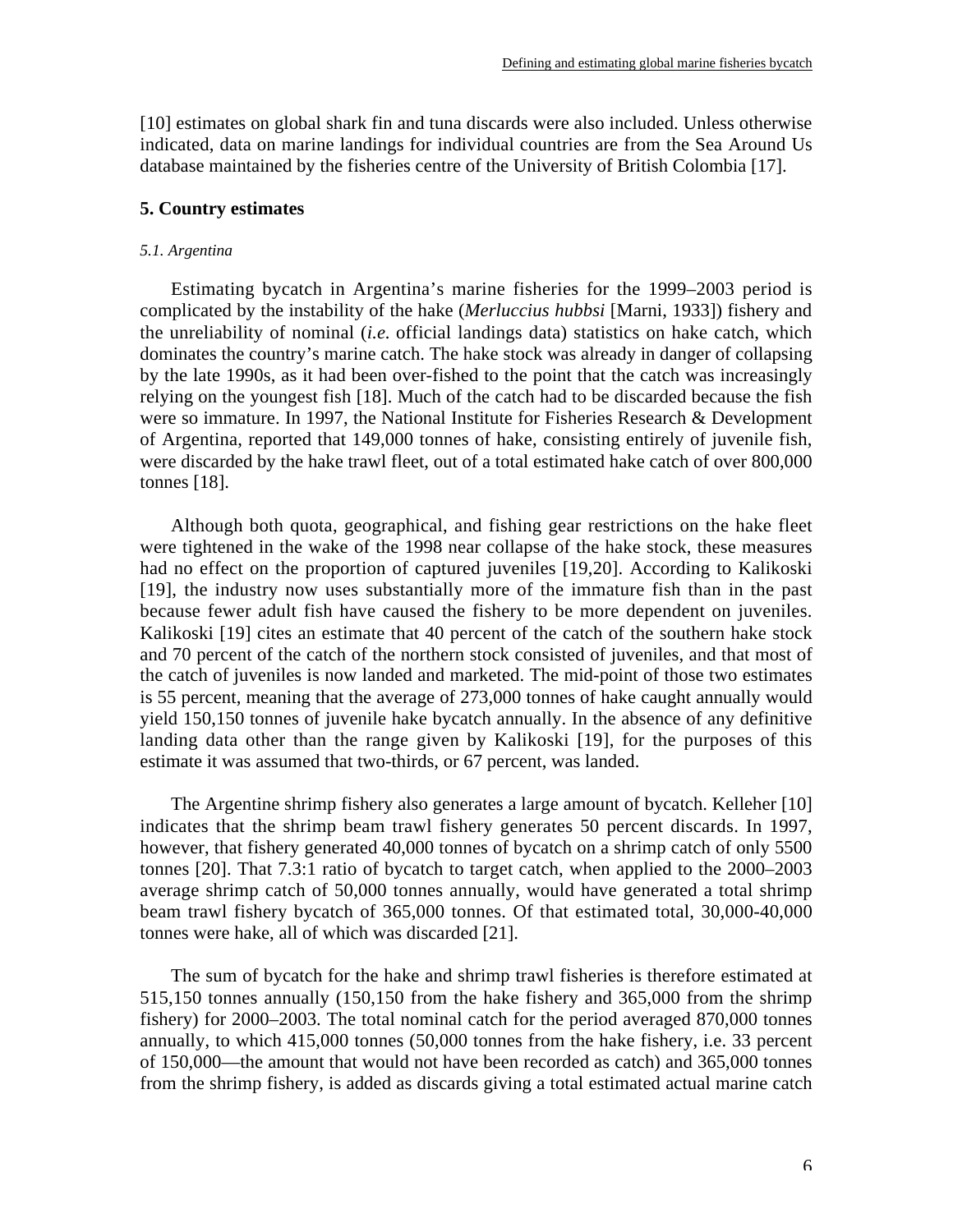of 1,285,000 tonnes. Thus the 515,000 tonnes of bycatch represents 40 percent of the estimated total marine annual catch for the 2000-2003 period.

### *5.2. Australia*

This paper took Kelleher's [10] discard totals for several Australian trawl fisheries totalling 113,000 tonnes annually. These discards were added to the average nominal landings of 347,000 tonnes for the 2000–2004 period, giving a total estimated actual catch of 460,000 tonnes, to calculate the bycatch percentage of 24.6 percent.

### *5.3. Bangladesh*

The Bangladesh trawl fishery has regulations that limit the percentage of finfish caught, prescribe minimum mesh size, prohibit commercial trawlers in waters less than 40m deep and prohibit discards. But Rahman [22] notes that the trawl fisheries do not observe these regulations and even operate in waters of as little as 10m depth. Kelleher [10] uses a 4:1 ratio of shrimp trawl catch to discards. But according to Rahman [22], shrimp represents just 4.8 percent of the total catch composition in the fishery in waters deeper than 30 m, which is accounted for entirely by commercial trawlers. That figure is close to the figure given by Ahmad [23] based on a survey of 44 commercial trawlers. However, shrimp represent only 1.5 percent of the total catch in waters less than 30 m, which is partly commercial catch and partly artisanal catch. Bycatch is thus more than 20.8 times greater than the catch of shrimp in deeper waters and 67 times greater than the shrimp catch in shallower waters.

The industrial trawl shrimp catch in 2004 was approximately 3000 tonnes [23]. A large artisanal shrimp trawl fleet operating in estuaries and coastal waters contributes five times more shrimp than do the industrial trawlers [22]. The artisanal shrimp trawl catch is estimated at 15,000 tonnes annually for the period 2000–2003. Assuming, conservatively, that all of the industrial trawl shrimp catch is caught outside 30 m depth, and that all the artisanal catch is caught in water less than 30m depth, the bycatch from the industrial fleet would have been an estimated 60,000 tonnes (3000 x 20), and the bycatch from the artisanal fleet would have been an estimated 930,000 tonnes (15,000 x 62). The total estimate for bycatch in the shrimp trawl fishery, according to these figures, was 990,000 tonnes.

For the finfish trawl fleet, Kelleher's [10] 4:1 ratio of discards to target catch was used. This sector grew from 21 to 49 trawlers between 1999 and 2001and accounted for 23,000 tonnes of finfish catch in 2003–2004 [23], for a bycatch total of 92,000 tonnes (calculated by applying the 4:1ratio). The marine set bag-net fisheries represented 20 percent of total marine catch and the estuarine set bag-net 10 percent of the totals, as of 2004 [24]. The two set bag-net fisheries thus account for 30 percent, or 138,600 tonnes, of the total marine catch of 462,000 tonnes in 2004. Mazid [24] observes that the catch in the bag-net fisheries are ''mostly juvenile'' with the giant prawn *Penaeus monodon* (Fabricius, 1798), target species constituting less than 1 percent of the catch. A 1993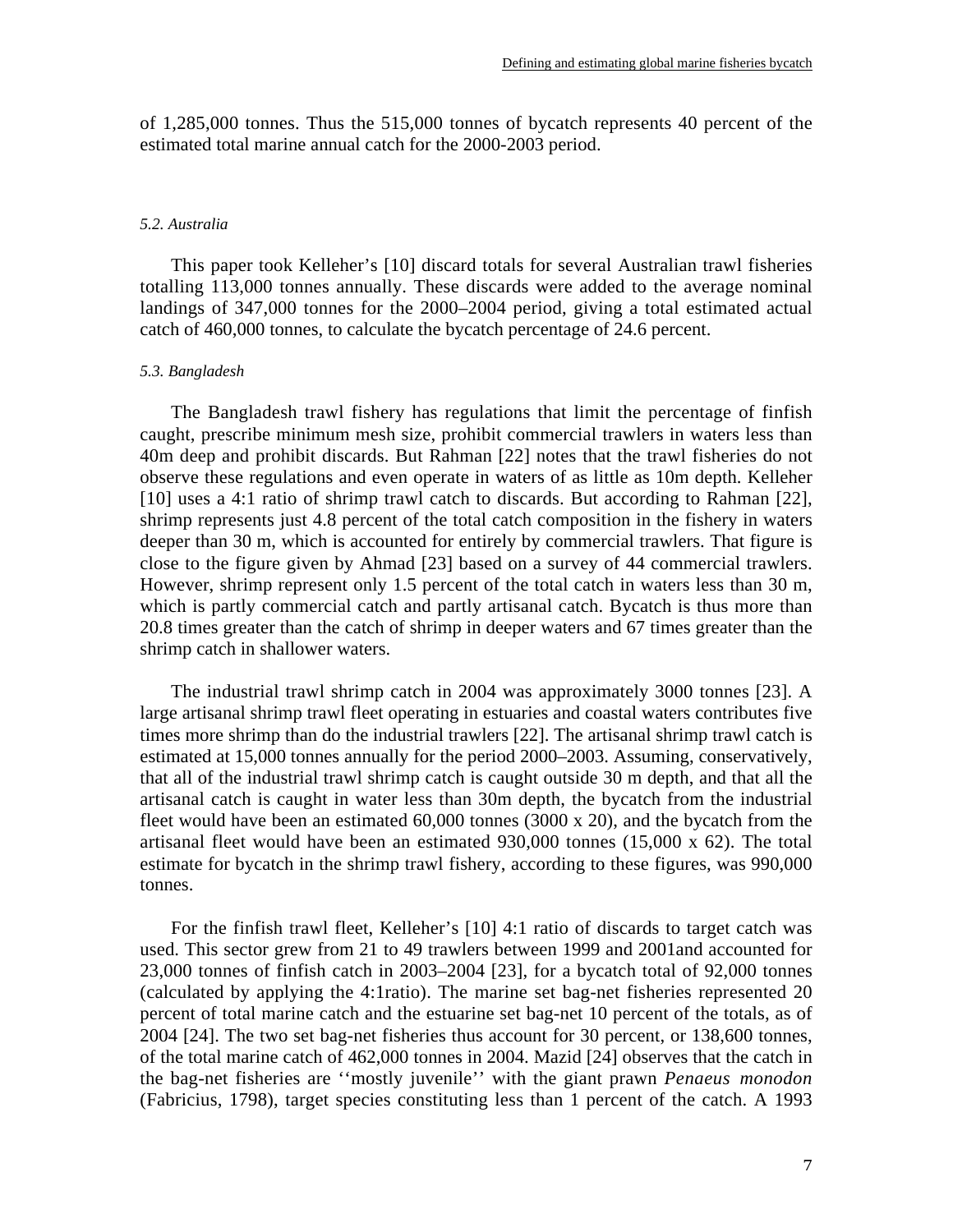study in the Bay of Bengal program found that only 10 percent of the push-net and bagnet catch consisted of shrimp, where as 90 percent—or 124,740 tonnes of the total set bag-net fisheries—consisted of finfish larvae and plankton [10] leaving a target catch estimated total of 13,860 tonnes.

Thus the totals for the shrimp trawl for 2000–2003 (990,000 tonnes), finfish trawl (92,000 tonnes) and bag-net fisheries alone (125,000 tonnes, respectively) add up to 1,207,000 tonnes of bycatch. The target catch is estimated at only 54,860 tonnes (based on target catches of 3000 and 15,000 tonnes from the industrial and artisanal prawn trawl fleet, respectively, 23,000 tonnes from the finfish fleet and 13,860 tonnes from set bagnet fishing), so bycatch in Bangladesh fisheries appears to account for 95.7 percent of the actual catch of 1,261,600 tonnes.

### *5.4. Brazil*

Alverson [12] cited the Brazilian shrimp trawl fleet as having a ratio of 9.3 kg of discards to 1 kg of landed shrimp. However, Brazilian shrimp fishery discard rates of 7.2:1 and 10.5:1 have been recorded [25]. This estimate uses the mid-point between these two more recent estimates to generate a bycatch to shrimp catch ratio of 8.9 to 1. These bycatch ratios indicate that Brazil shares the indiscriminate character of other tropical shrimp fisheries and therefore the entire catch of the Brazilian shrimp trawl fishery is considered as unmanaged and therefore bycatch, according to the criteria in this paper.

The Brazilian shrimp and prawn catch during 2000–2003 was 51,000 tonnes annually. At a rate of 8.9:1, the shrimp and prawn fisheries alone would have generated an estimated 453,900 tonnes of bycatch annually. According to Clucas [26], 10 percent of the bycatch in Brazil was being utilised, so 45,300 tonnes of bycatch is estimated to have been used, while 408,600 tonnes is assumed to have been discarded. Kelleher [10] cites discard rates of 22–33 percent for trawl fisheries off central and southern Brazil, which were landing a total of 122,000 tonnes of non-crustacean catch annually during the same period. With that discard rate, 26,840–40,260 tonnes of discards would have been generated by the non-shrimp trawl fisheries of Brazil. Taking the mean average value of 33,550 tonnes for the non-shrimp discards and adding it the 453,900 tonnes of shrimp bycatch gives the total of 487,450 tonnes of bycatch in the trawl fisheries sector, of which 442,150 tonnes was discarded (408,600 tonnes from shrimp trawling plus 33,550 tonnes from non-shrimp trawling). Adding the discard total of 442,150 tonnes to the average total landed catch of 400,000 tonnes for 2000–2003 gives an average estimated total of marine catch of 842,150 tonnes annually. The total of 487,450 tonnes of bycatch thus represents 57.9 percent of the total annual marine catch.

# *5.5. Canada*

Kelleher [10] estimates discard amounts in the Canadian Atlantic scallop dredge, groundfish, lobster/crab fisheries of 23,000; 11,000; and 25,000 tonnes, respectively. For Canada's Pacific fisheries, 9000 tonnes were discarded in the British Columbia Pacific hake demersal trawl fishery [10]. In addition, however, more than 13,000 tonnes of cod bycatch and other high- value commercial species were reported to have been caught by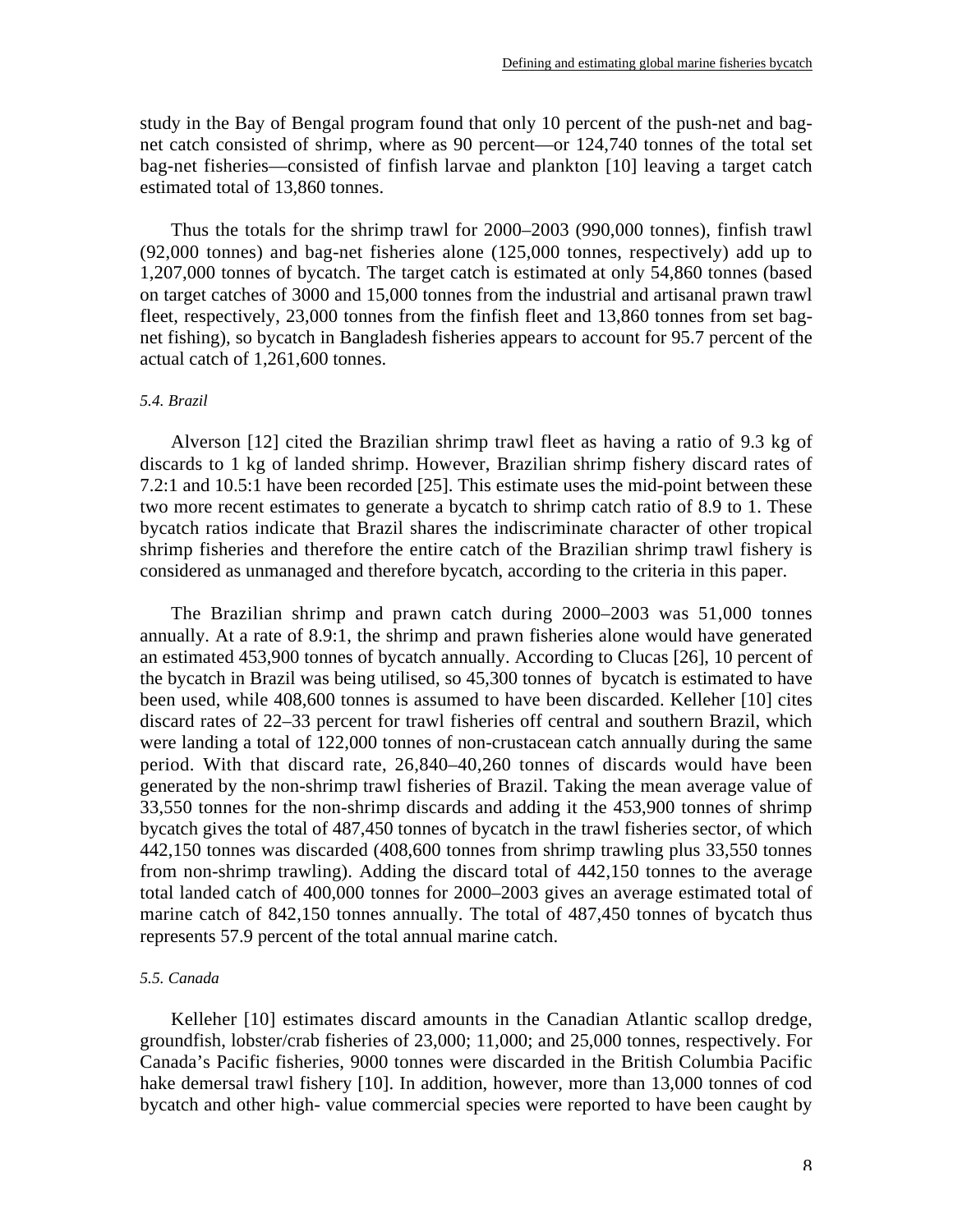Canadian and other trawlers in the Grand Banks off Canada's east coast [27]. The total of 81,000 tonnes of bycatch derived from these four totals represents 8.1 percent of the annual total landings of 1,000,000 tonnes.

# *5.6. Chile*

In Chile, the minimum cod-end mesh has been shown to be too small to protect the spawning fraction of the hake stock needed to maximise biomass [28]. As a consequence, many juveniles were caught and discarded. By 2004, discards of undersized hake were five times greater than the recorded catch [29]. Because cod-end mesh size was, effectively, unregulated in the hake fishery, this study considered the entire catch to be unmanaged and therefore bycatch, according to the criteria in this paper.

Average southern hake (*Merluccius australis* [Hutton,1872]) catch during the 2000–2003 period was 123,000 tonnes, so the 5:1 rate of discards to landed catch would have represented 615,000 tonnes. Average nominal marine catch in Chilean waters during the 2000–2003 period was 2,644,000 tonnes, so discards of 615,000 tonnes would have made the actual total marine catch 3,259,000 tonnes. Thus the estimated 615,000 tonnes of discarded bycatch represented 18.9 percent of the total catch.

# *5.7. China*

Official Chinese statistics for 2003 show a catch of low value and trash fish of 2,160,000 tonnes, out of a total marine catch of 9,730,000 tonnes [30]. However, as much as 5,000,000 tonnes of fish were being used for fishmeal, livestock and aquaculture feed by 2001 [30] so these figures appear to understate the level of low value and trash fish. That figure includes the entire catch of small pelagic fish used for fishmeal which is considered bycatch because they are caught indiscriminately with extremely high rates of juveniles in the catch. By 1999, the catch of low-value pelagic fish consisted primarily of juveniles, and the biomass was reported to be in very serious decline [31].

By 1990, trash fish and low value fish, including juveniles of commercial species, were already estimated by Chinese fisheries specialists to account for 70 percent of China's marine catch [32]. The evidence indicates that the percentage of low value and trash fish has increased over the past two decades. Monitoring of catch composition in the East China Sea in 1994 showed that juveniles already represented more than 90 percent of the catch of the largehead hairtail (*Trichiurus lepturus* [Linnaeus, 1758], one of the major commercial species of the catch composition in the past [33,34].

Between 1990 and 1999, nominal Chinese marine catch increased from 5,500,000 tonnes to nearly 15,000,000 tonnes [35]. Serious questions have been raised, however, about the accuracy of this data because these figures could not, biologically, have supported such increases [36,37]. The FAO agreed that Chinese fisheries production figures were not consistent with data from household surveys (e.g. FAO [35]). Watson [37] suggests that the total landings for China for 1999 were only 5,600,000 tonnes.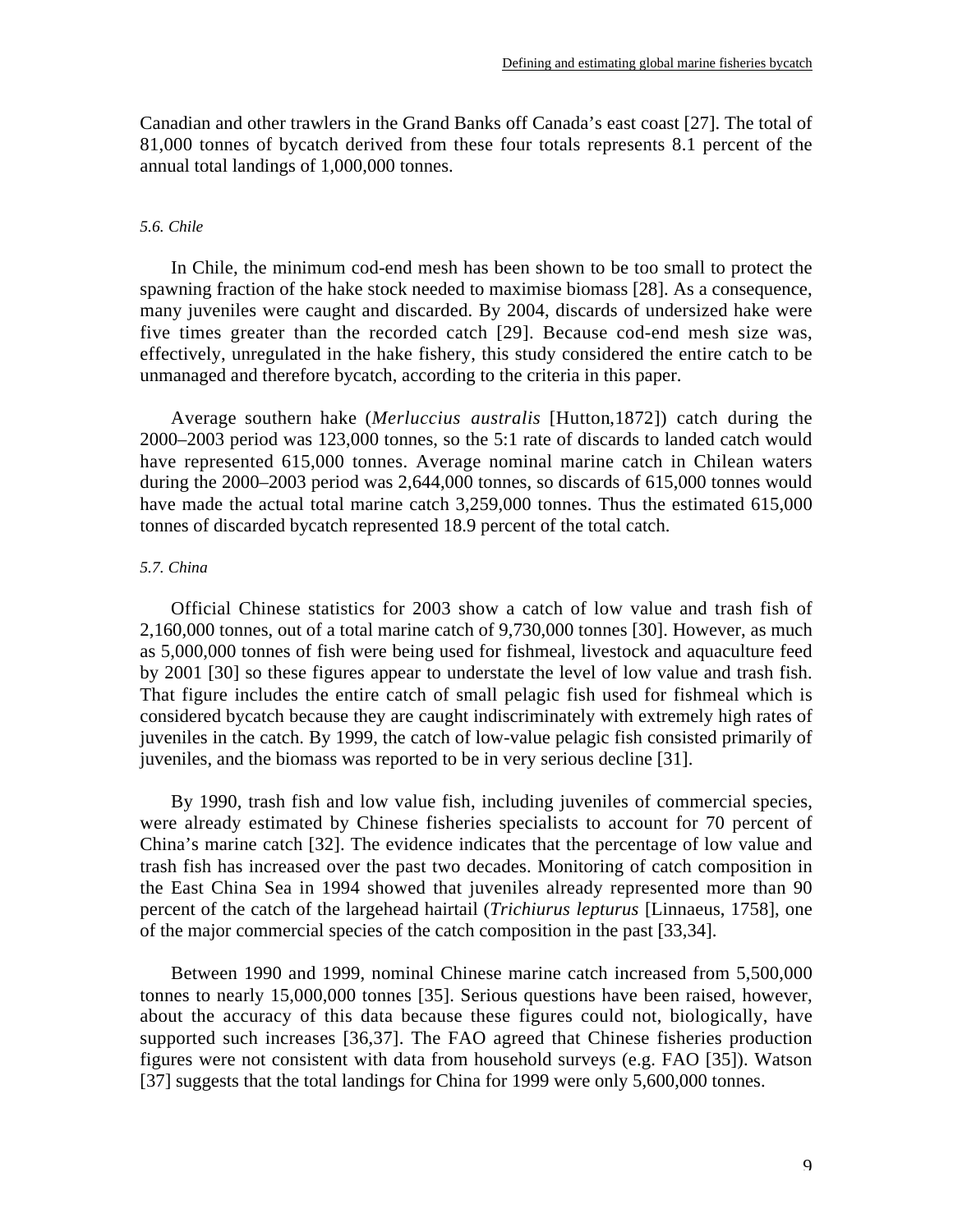That figure is taken as the minimum estimate for total Chinese marine catch. The upper boundary of 9,000,000 tonnes is taken from the nominal level of landings reported by China in 1994 [31]. This paper adopted that value because it was after this year that China began claiming such rapid growth in marine catch—a 55 percent increase in just 4 years [31]—as to strain credibility. Taking the mid-point between upper and lower boundaries (7,300,000 tonnes) the estimated bycatch of 5,000,000 tonnes used for nonhuman consumption as of 1999 would represent 68.5 percent of total Chinese marine catch.

# *5.8. India*

A study of India's marine fisheries in the early 1990s found that the bulk of marine landings in all of its maritime states consisted of juvenile fish [38] due to the use of extremely small cod-end mesh size (as low as 8–10 mm—only one-fourth of the 35 mm size that is legally required [39,40]). Given that such a fishery cannot be considered managed, as defined in this paper, the entire catch of the Indian bottom trawl fleet is considered bycatch.

The earliest survey of bycatch in Indian marine fisheries, carried out in 1979, found that 79 percent of total landings in the shrimp trawl fishery consisted of non-shrimp catch [41] (giving a ratio of 4:1 non-shrimp to shrimp catch). In 1999, another study [39] estimated that bycatch ranged between 56 percent and 82 percent, respectively. In this paper, the 4:1 non-shrimp to shrimp catch were assumed to be maintained during the 2000–2004 period. Bhathal [40] estimates total shrimp catch as of 2000 at 450,000 tonnes, which would imply that the shrimp trawl fleet generates an additional 1,800,000 tonnes of bycatch (using the 4:1 ratio). The total catch of the shrimp trawl fleet would therefore be 2,250,000 tonnes.

There is substantial evidence that the bulk of the catch of trash and low value fish—primarily juveniles—was being landed by the late 1990s, driven by rapidly growing demand beginning in the late 1980s from the fishmeal industry, which increased prices for such catch [42]. Chandrapal [43] estimates that total landed non- shrimp catch was 1,300,000 tonnes annually—more than two-thirds of the non-shrimp catch. Combined with the shrimp catch of 450,000 tonnes, this would give a total landed trawl catch of 1,750,000 tonnes.

Bhathal [40] estimates total landings in 2000 at 3,400,000 tonnes, so trawl catch would be just over half of the nominal total marine catch. However, Bhathal [40] assumes virtually no discards in the trawl fishery, contrary to a number of other sources. If, as the data suggest, one-third of the 1,800,000 non-shrimp catch was discarded, the total discards would be about 600,000 tonnes. That figure is added to the total estimated nominal catch of 3,400,000 tonnes to get an estimated actual marine catch of 4,000,000 tonnes. The estimated total trawl catch of 2,250,000 tonnes, all of which is considered bycatch, thus represents 56.3 percent of the estimated total marine catch.

### *5.9. Indonesia*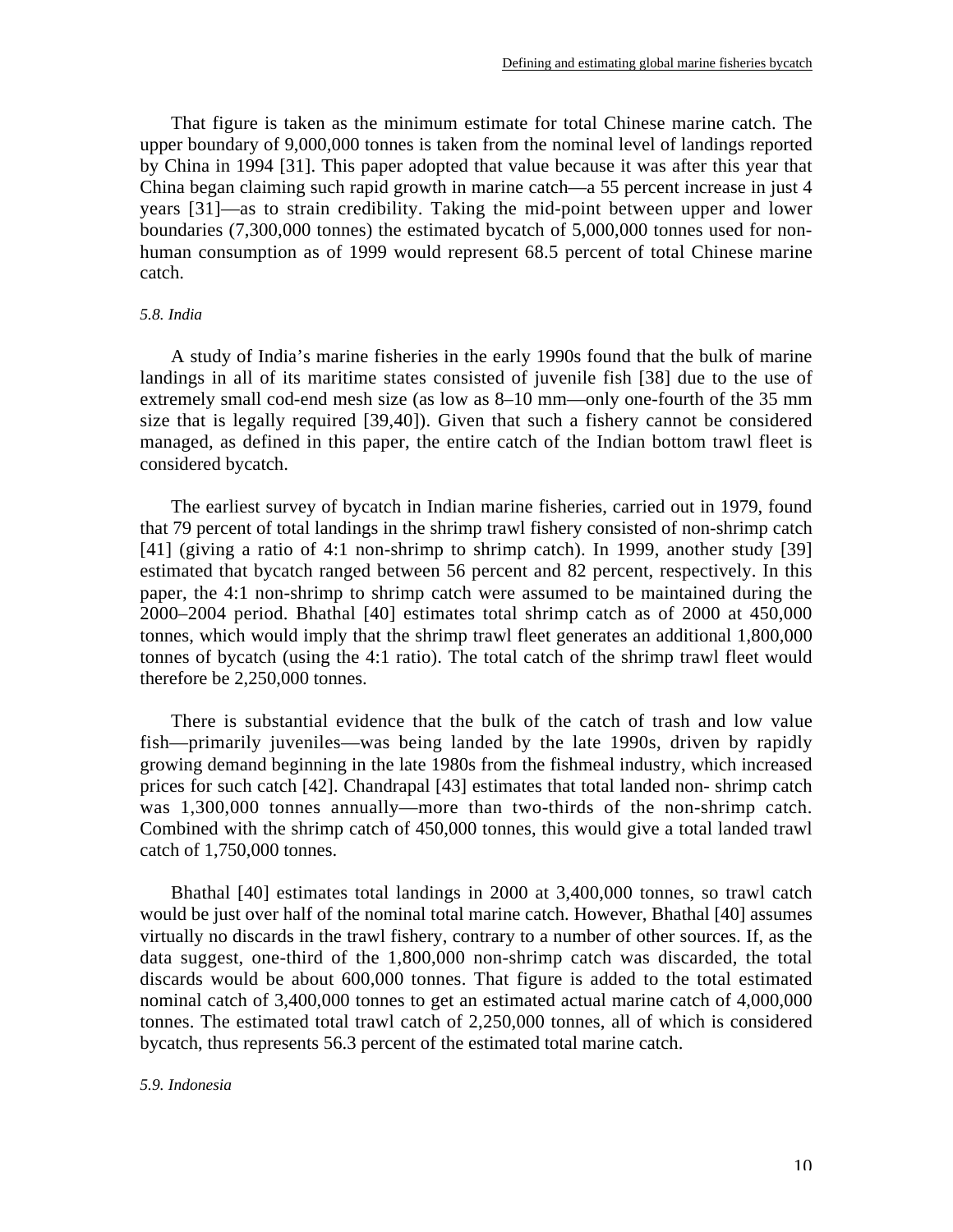Trawling within Indonesia was officially banned in the 1980s, except for the Arafura Sea. The Indonesian Directorate General of Fisheries stated that there were 87 trawlers operated by joint venture companies (in the Arafura Sea), all equipped with bycatch excluder devices [44]. However, official time series data on Indonesian shrimp trawl catches indicate that the mean annual level of catch by bottom trawlers for 2000–2003 was 1,464,000 tonnes. The magnitude of this weight is a clear indication that bottom trawling is not simply targeting shrimp. Furthermore, Fegan [45] investigated the Indonesian trawl fishery and found that as many as 750 bottom trawlers, all foreign owned, have been operating in eastern Indonesia for many years, and that they had been reporting only one-third of their catch to the government.

The Indonesian bottom trawl fleet does not target any particular species but aims to maximise the catch in terms of biomass, catching everything from crabs to finfish to sharks and turtles [45]. Furthermore, the fleet operates outside the law, under-reporting its catch to a degree that makes the fishery unmanaged as defined in this paper. Therefore, the entire trawl catch in Indonesia is considered to be bycatch.

Multiplying the official mean trawl catch for 2000–2003 (1,464,000 tonnes) by three (to account for the two-thirds unreported catch), the actual estimated level of trawl catch for the period was 4,392,000 tonnes. Adding the previously un-reported trawl tonnage  $(2.928 \text{ million tonnes} = \text{two-thirds of } 4,392,000 \text{ tonnes})$  to the average reported total marine catch of 4,093,000 tonnes, the actual average marine catch of Indonesia for 2000–2003 is 7,021,000 tonnes. Therefore the bycatch represented 62.6 percent (4,392,000 / 7,031,000 x 100) of the total marine catch in Indonesia for 2000-2003.

### *5.10. Japan*

The estimate for Japan is based on Kelleher [10], which gives a total of 900,000 tonnes of discards on total marine landings of 6,000,000 tonnes, apparently for 1997. Based on these figures, total marine catch has been calculated by adding discards to total landings for a total of 6,900,000 million tonnes. Thus the bycatch rate for Japan is 13 percent.

# *5.11. Malaysia*

Stobutzki [46] cite Malaysian Department of Fisheries figures indicating that landings of trash fish in Malaysia had increased from 318,695 tonnes in 1995 to 353,810 tonnes in 2003. But bycatch in Malaysian fisheries is not limited to trash fish. Malaysia produced 46,000 tons of shrimp in 2003. However, although the government intended in the 1980s to require a 40 mm minimum mesh size for the cod end of trawl nets, it relented and allowed trawlers to continue to use 25 mm meshes, leading to a high proportion of juvenile fish [47,48]. As is the case in the Philippines and Vietnam, the absence of meaningful regulation on the fishing gear used effectively makes Malaysia's trawl fisheries catch unmanaged and therefore, by default, bycatch (as defined in this paper).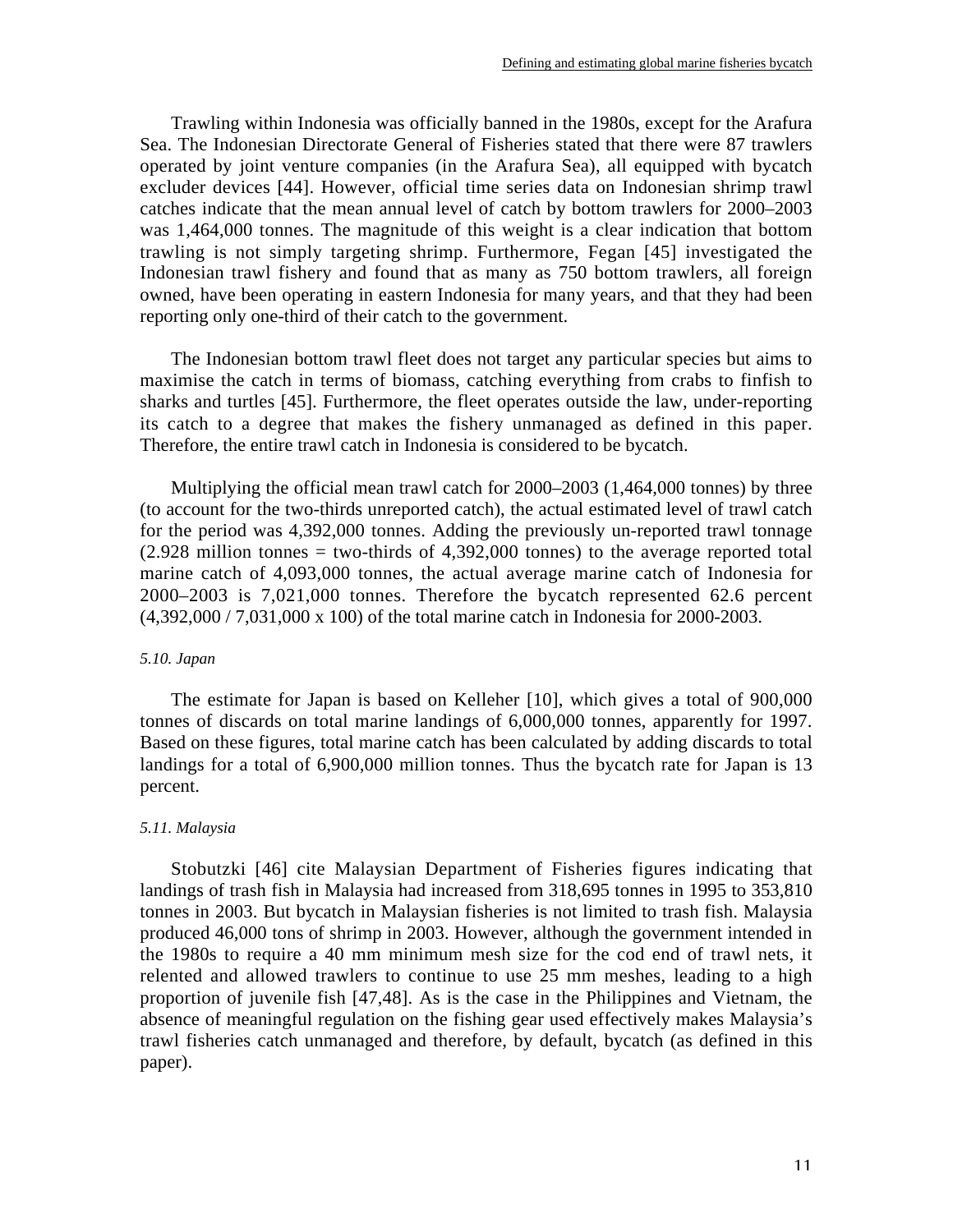Malaysia's trawl fleet accounts for 56 percent of the total marine catch [49]. Using the official total for marine catch in 2004 of 1,283,000 tonnes [45], at 56 percent of the catch, bycatch in Malaysia would represent 718,480 tonnes.

#### *5.12. Mexico*

Kelleher [10] cites estimates of bycatch in the form of discards in the Mexican shrimp trawl fishery of 119,000 tonnes, based on ratios of bycatch to target catch of 3:1 in the Gulf of California fishery, and 2:1 elsewhere. Those figures would only have been accurate if bycatch reduction devices had been installed through-out the shrimp fishing industry. By the end of 2005, however, only 7 percent of shrimp trawlers were reported to have adopted the BRD on a voluntary basis [50].

From the 1960s to the 1980s, the size of net mesh was reduced from 64 to 38 mm, and the size of the shrimp captured was reduced on average by 21 percent [51]. Although a larger cod-end mesh size was recommended by scientists, an even more serious problem was the increased use of diamond-shaped meshes that close tight when tension from the tow is applied [52]. As of the late 1990s, for example, the shrimp trawl fleet was catching 34,000,000 tonnes of red snapper under the age of 1 year, which was 11 times more than the catch of the red snapper fishery [53].

For the 2000–2003 period, the estimate of 10 lb (by weight) of bycatch for every pound of shrimp caught was deemed applicable to the Mexican shrimp industry [54]. Because of the unregulated mesh net used, which causes severe over-fishing of commercial fish stocks, the entire production of the Gulf of California shrimp fishery, for that period, is regarded as bycatch as the fishery cannot be considered to have been managed effectively, in accordance to the criteria outlined in this paper. An estimate of marketed non-shrimp bycatch was not found, so all but the shrimp catch is considered to be discarded.

Mexico's shrimp production averaged 57,000 tonnes from 2000 to 2003, so the average annual bycatch for Mexico is estimated at 570,000 tonnes. That represents 38 percent of average total marine catch (including discards) of 1,500,000 tonnes.

#### *5.13. Myanmar*

Myanmar has allowed Thai trawlers to operate in its waters without any limitation on catch [55]. In this regard, Myanmar appears to be very similar to the Indonesian case, where foreign trawlers report only a fraction of their total catch. Therefore, Myanmar bycatch is estimated by using the bycatch percentage of the Indonesian case to adjust the official Myanmar data. That would therefore assume actual trawl catch is three times greater than the nominal level of 290,000 tonnes, giving 870,000 tonnes for the 2000–2003 period. Adding the additional 580,000 tonnes (to account for the two-thirds unreported catch) to the nominal total catch of 1,210,000 tonnes annually, a new total of 1,790,000 tonnes is reached, of which 870,000 or 48.6 percent is estimated to be bycatch.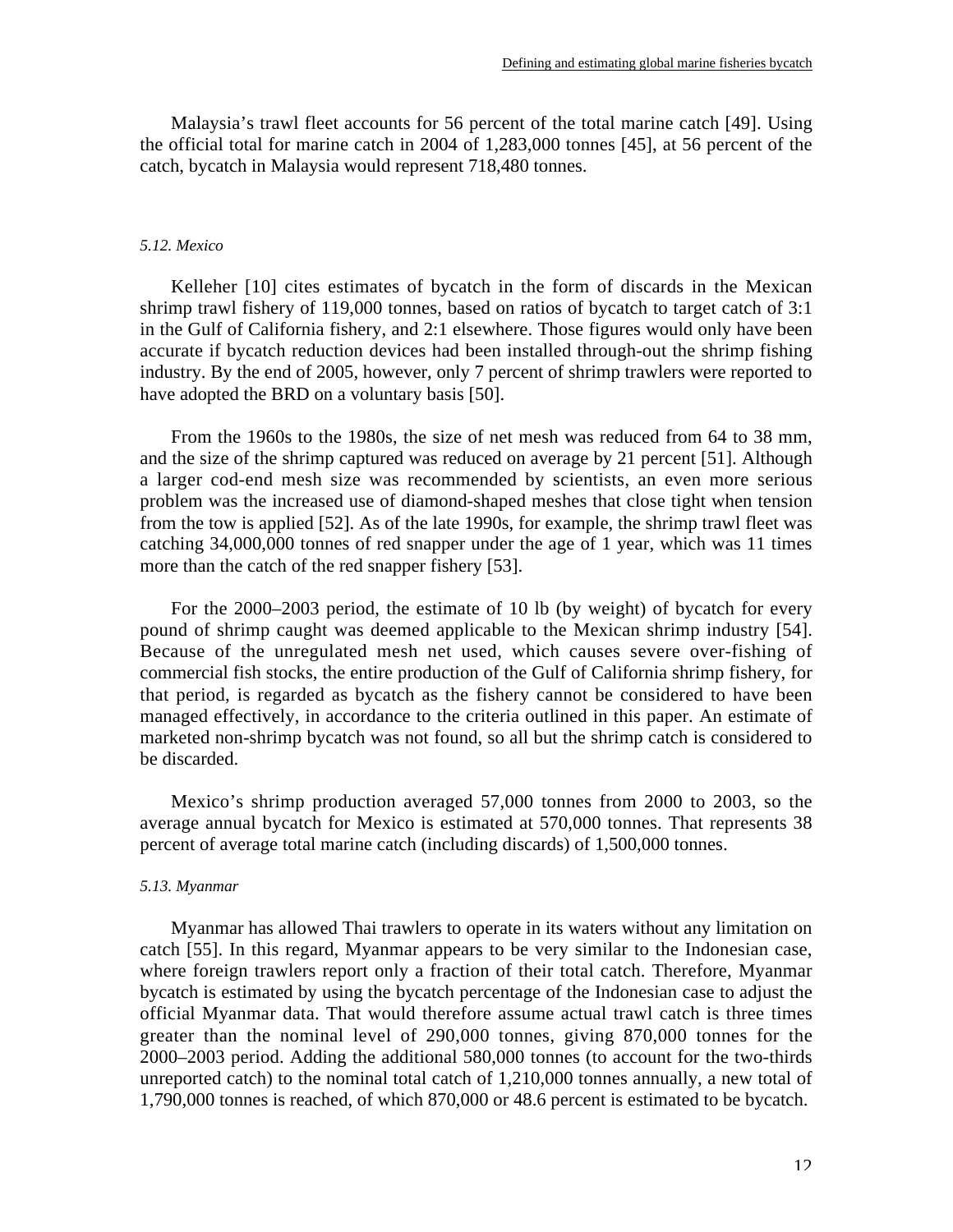#### *5.14. New Zealand*

Due to data limitations, the New Zealand bycatch estimate is based on that of Australia's, which has similar fisheries and management practices. This paper therefore assigns New Zealand the same rate of bycatch as that of Australia (24.6 percent [10]) by inference. Using the annual average 497,000 tonnes of marine catch per year, we get an estimated 122,262 tonnes of bycatch for the 2000-2003 period.

# *5.15. Pakistan*

According to Pitcher [56], at the Karachi fish harbour, which handles 90 percent of Pakistan's marine catch, more than 60 percent of landings consist of bycatch, supposedly because of a three-fold increase in bycatch of non-target species in the shrimp trawl fishery. But the shrimp catch in Pakistan has fallen from only 5900 tonnes in 2000 to 5100 tonnes in 2003, so these shrimp trawlers are likely fishing for more than shrimp. As in Indonesia and elsewhere in East Asia, bottom trawlers appear to land the maximum volume of fish possible, which means that the fishery is, effectively, unmanaged as defined in this paper. Based on the 2003 level of total marine catch of 320,000 tonnes, a 60 percent bycatch rate would put total bycatch at 192,000 tonnes.

# *5.16. Peru*

In Peru, anchovies (*Engraulis ringens* [Jenyny,1842]) and other small pelagics have accounted for an average of 7.4 million tonnes annually over the past 14 years, representing 90 percent of Peru's total marine landings. But high percentages of juveniles in the catch over many years have reduced the potential biomass of Peru's anchovy [57]. In June 2001, a new regulation required that the minimum size of net mesh be 26cm for anchovy, and allowed only 10 percent of the fish caught to be smaller than that [58].

However, statistics on the catch of juvenile anchoveta at the 14 major ports during the April–June 2005 fishing season shows that about one-third of the catch consisted of juveniles [59]. The total anchoveta landings from 2000 to 2004 (averaging 8,230,000 tonnes annually) were used to calculate the one-third of the catch consisting of juveniles—2,743,000 tonnes of bycatch in the anchoveta fishery. In this case, a regulation was in place (though it was not effective), so only the 2,743,000 tonnes of juvenile catch in violation of the regulation is considered as bycatch, according to this paper's definition of bycatch.

In the past, horse mackerel (*Trachurus murphyi* [Nichols, 1920] has been fished for the fish meal industry, along with anchovies. In a June 2001 regulation, however, only horse mackerel of at least 31cm in length and mackerel of at least 32 cm in length could be landed [58]. The law also allowed the trawlers to have up to 30 percent of their catch volume to consist of fish that were smaller than that requirement, but only a few months later that 30 percent limit was lifted. In the absence of any regulation limiting the catch of juveniles, Peru's horse mackerel fishery is considered unmanaged, as defined in this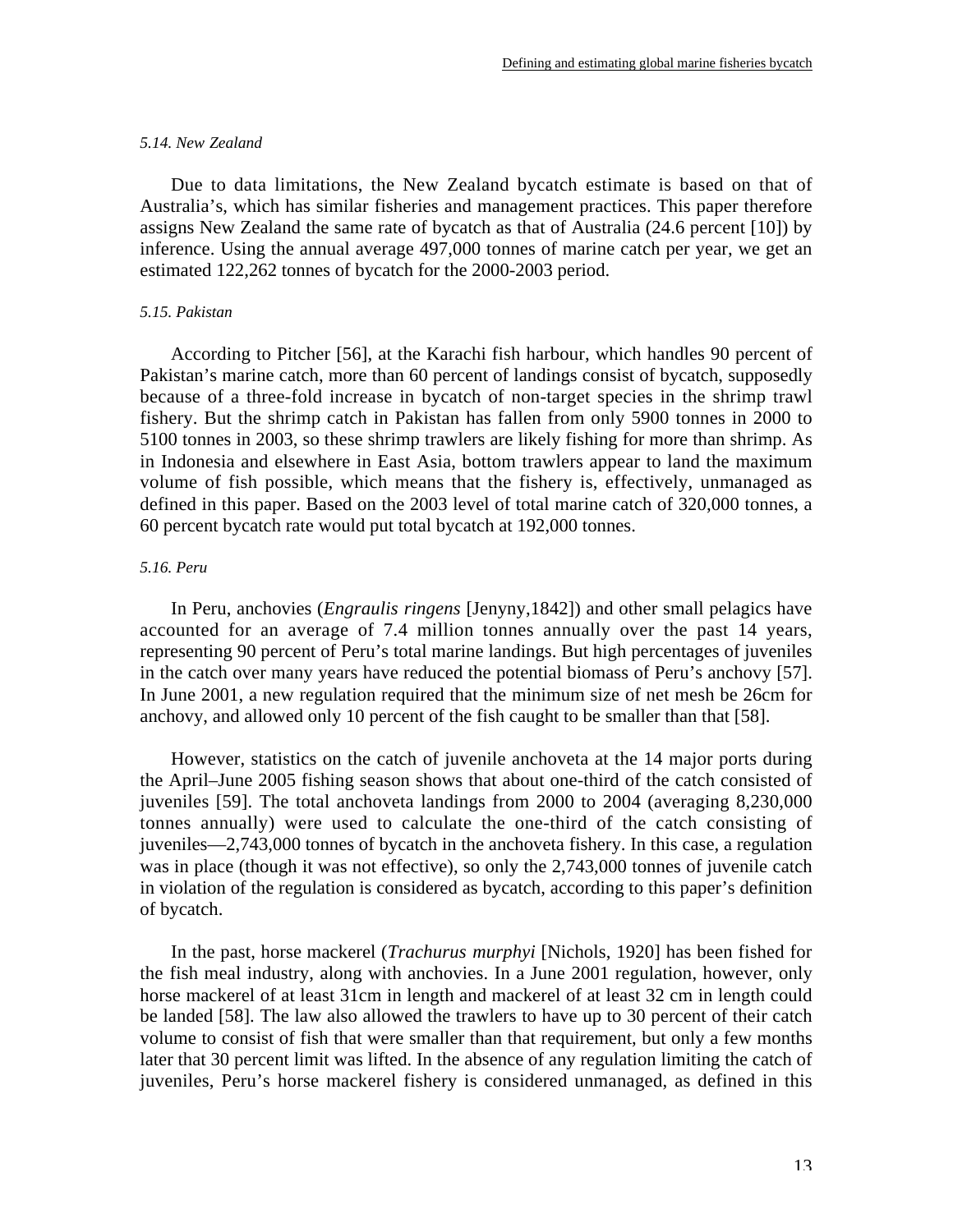paper. Therefore the entire annual average total of 245,000 tonnes of landings from 2000 to 2004 is considered as bycatch.

Peru's shrimp trawl fishery generates 74,000 tonnes of bycatch annually, according to Kelleher [10]. Total shrimp catch in the 2000–2004 period averaged 7000 tonnes. Given the unregulated use of fine mesh nets which catch largely juveniles, the entire catch of this shrimp trawl fishery is considered bycatch as defined in this paper. Therefore the total bycatch is 81,000 tonnes.

The sum of the estimates for these three fisheries is 3,069,000 tonnes of bycatch. Total marine catch from 2001 through 2004 averaged 7,800,000 tonnes, so bycatch from these fisheries represents 39.3 percent of the total marine catch.

#### *5.17. Philippines*

Trawlers accounted for an estimated 6,157 tonnes of shrimp annually—about 15 percent of the total shrimp catch [60]. Total catch of trawlers associated with the shrimp trawl fishery, however, averaged about 115,000 tonnes from 1992 to 1995 [60]. Those data imply that, overall, the shrimp trawl fleet was catching 5.4 percent shrimp and 94.6 percent bycatch. Dickson [60] observes that the bulk of the bottom trawl fleet catch consists of juveniles of commercial species. The mandatory minimum mesh size for the cod-end of trawlers in the Philippines, at 27.5mm, is too small to prevent the capture of (primarily) juveniles [61]. The optimum mesh size for inshore fisheries in the Philippines is roughly twice as large [62]. Therefore, in light of this lack of management, the 280,000 tonnes annual average (for the period 2000–2003) of trawl catch in the Philippines is regarded as bycatch,

The push-net accounted for about 14,000 tonnes of shrimp catch as of 1995 [60]. This method is highly unselective and uses a very small mesh net to catch the small shrimp *Aceties*, which represented 90 percent of the industrial shrimp catch in 1997 [63]. In India and Bangladesh, where such small mesh push-nets are used to catch the fry of the *Aceties* shrimp, 90 percent of the catch is post-larvae of other species [64] giving a 9:1ratio.Using this 9:1 ratio, the shrimp push-net fishery accounted for roughly 126,000 tonnes of bycatch.

The sum of the estimates of bycatch in the bottom trawl fisheries and the shrimp push-net fishery is 406,000 tonnes (280,000 from the trawl fleet and 126,000 from shrimp push-net fleet). Total landed catch in Philippines marine fisheries from 2000 to 2003 averaged 1,300,000 tonnes, so this bycatch estimate represents 31.2 percent of the total marine catch.

#### *5.18. Russian Federation (Barents Sea)*

Matishov [65] give an estimate of 10–15 percent of the cod (*Gadus morhua* [Linnaues,1758]) catch as being discarded in the Barents Sea. However, non-target species undoubtedly have a higher discard rate in the cod fishery and also other fisheries in the Barents Sea. Discards of other commercial species ranged from 10 to 25 percent of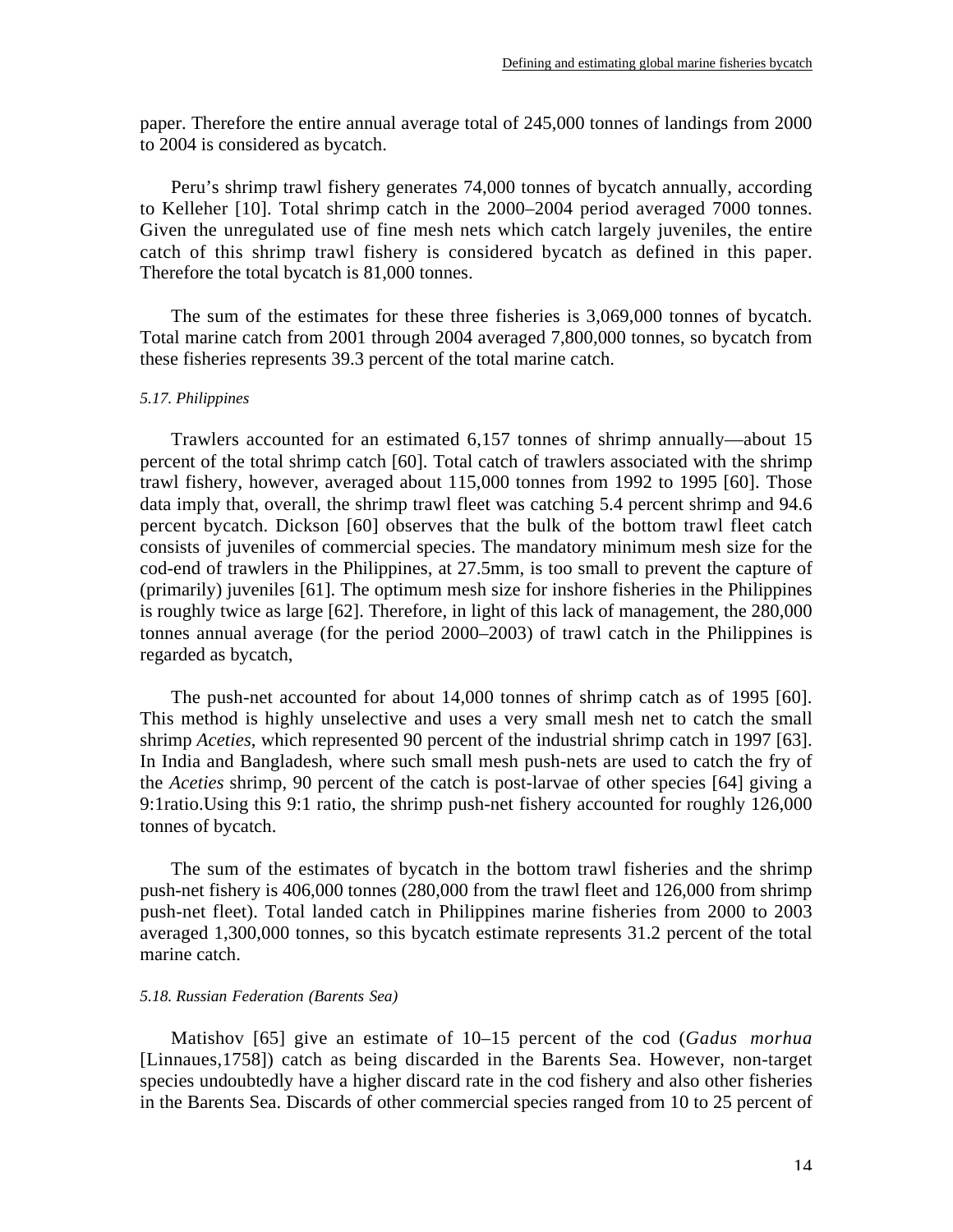total catches: 15–20 percent for redfish and wolfish, 10-26 percent for plaice, and 5-25 percent for black halibut [66].

In the northern Bering Strait, the Russian fishery for Alaska pollock (*Theragra chalcogramma* [Pallas,1814]) was believed by the United States National Marine Fisheries Service (USNMFS) scientists in the mid-1990s to be taking an excessively high rate of juveniles, which would reduce the yield of Pollock throughout the northern Bering Sea [67]. Discards in some parts of the Alaskan Pollock fishery are as high as 45 percent [10].

Based on the midpoint in the range of estimates from the Barents Sea fisheries (i.e. 5–45 percent), and the indications of high rates of juvenile bycatch in the Bering Sea and the driftnet fishery in the Russian Far East, this paper uses an estimate of 957,000 tonnes, or 25 percent of the official total catch in Russian Federation marine fisheries of 3,828,000 tonnes in 1999. With discards added to the total landed catch, however, the actual marine catch comes to 4,785,000, of which the bycatch represents 20 percent of the total.

# *5.19. Sri Lanka*

The Sri Lankan shrimp trawl fishery was estimated by Alverson [12] to have a bycatch to shrimp catch ratio of 11:1. Applying that ratio to the shrimp catch for Sri Lanka for 2000–2003, which averaged 6000 tonnes annually, gives a total of 66,000 tonnes of non-shrimp bycatch, of which none is apparently discarded [68]. Given the pattern in South-Asia of using very small mesh nets for shrimp trawling, the entire catch of the shrimp fishery (72,000 tonnes) is considered as bycatch, given the fishery must be considered as unmanaged in accordance with this papers criteria. The total marine catch for Sri Lanka averaged 140,000 tonnes during the same period, so bycatch represented at least 51.4 percent of the total marine catch.

# *5.20. Thailand*

In Thailand, trawlers use cod end meshes as small as 25 mm for fish and 15 mm for shrimp on otter board trawlers [69]. As noted by Pauly [62], the minimum appropriate net cod end mesh size for the inner Gulf of Thailand, where the bulk of the catch is made, is 45–55 mm. The push-net fleet in Thailand, which usually has a cod end of only 5–15 mm, catches three-quarters trash fish, juveniles of commercial species and other undesirable species [70,71].

These small mesh sizes results in the capture of a very large proportion of juveniles of commercial species. Roughly 25 percent of the trash fish catch is said to consist of juveniles of commercially important species, while the rest are very small adults and juveniles of other species [69]. In the absence of effective regulation of net mesh size, therefore, the entire catch of the trawl and push-net fleets is therefore considered unmanaged and is thus considered bycatch (as defined in this paper).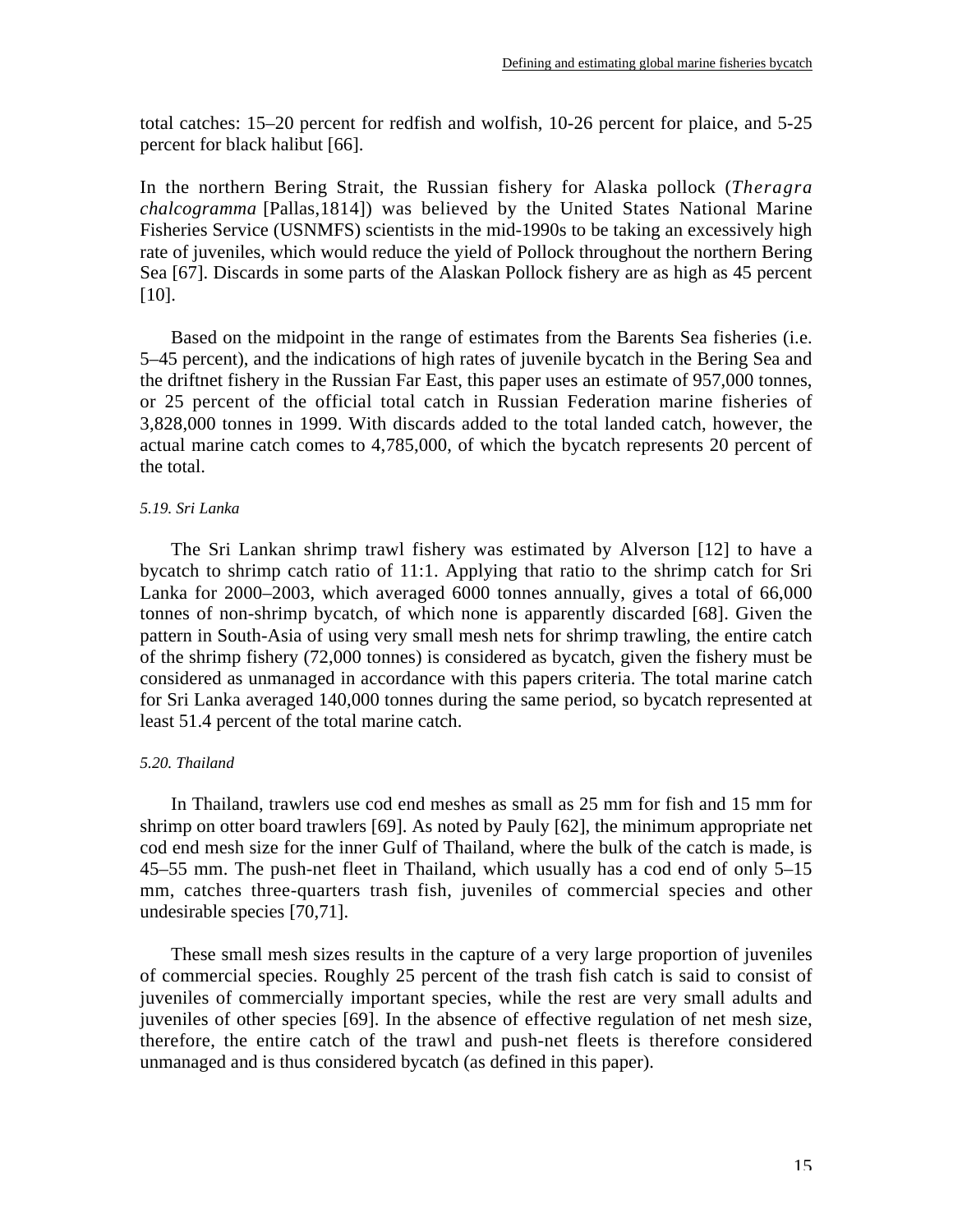The trawl catch represented 63 percent of the total marine catch of Thailand of just over 2,600,000 tonnes annual average for the 2000–2004 period, or 1,638,000 tonnes [72]. The push-net catch has been estimated at 26,000 tons [70]. The total trawl and pushnet catch, which is considered as the bycatch for Thailand, is therefore estimated at 1,664,000 tonnes. That figure represents 64 percent of the total marine catch.

### *5.21. United States*

The estimate for US bycatch is based on a review by Harrington [73], which used estimates of discarded bycatch of finfish and fishable vertebrates in US fisheries totalling 1.06 million tonnes of fish discarded annually [73]. The estimated discards represent 22.3 percent of the 4,760,000 tonnes of total annual marine catch for 2002 (calculated by adding the 1,060,000 tonnes of discards to the 3,700,000 tonnes landed in US marine fisheries).

### *5.22. Venezuela*

Venezuela's shrimp trawl fleet is estimated to generate 9 kg of bycatch species per 1 kg of shrimp catch, with industrial fisheries having a rate of 94 percent bycatch while artisanal fisheries have rates varying from 47 to 90 percent of the catch [74]. About 20 percent of the bycatch is landed—virtually all by the industrial shrimp fleet [74]. For the purpose of this paper the entire shrimp trawl catch is considered to be bycatch (on the basis that it does not meet adequate management requirements).

Shrimp catch from 2000 to 2003 averaged 12,000 tonnes annually, which is estimated to have generated 108,000 tonnes of bycatch (calculated by applying the 9:1 ratio), of which about 21,600 tonnes was landed (calculated by applying the 20 percent landed rate) and the rest discarded (86,400 tonnes). Total bycatch is estimated at 120,000 tonnes (12,000 shrimp plus 108,000 non- shrimp). Total nominal catch in Venezuela for that period averaged 500,000 tonnes annually. Adding the 86,400 annual discards from the shrimp fishery gives a total catch of 586,400 tonnes of which the 120,000 trawl catch, which is considered bycatch, represents 20 percent.

### *5.23. Vietnam*

Vietnam's Research Institute of Marine Fisheries estimates the annual total of ''trash fish'' caught by the Vietnamese fleet at 930,000 tonnes, all of which is used for aquaculture feed or feed ingredients [76]. However, the entire Vietnamese trawl fleet is geared to catch very small shrimp and immature fish in ways that fail to conform to the regulation minimum net mesh size [76]. Therefore, the catch from this trawl fleet is considered unmanaged and therefore as bycatch (in accordance to the criteria defined in this paper). Bycatch in the shrimp fleet, which accounted for 100,000 tonnes of shrimp in 2004, varies from 60 to 80 percent [75]. Trash fish is now between 50 and 60 percent of the trawl catch in many areas but up to 80 percent in at least one province [74].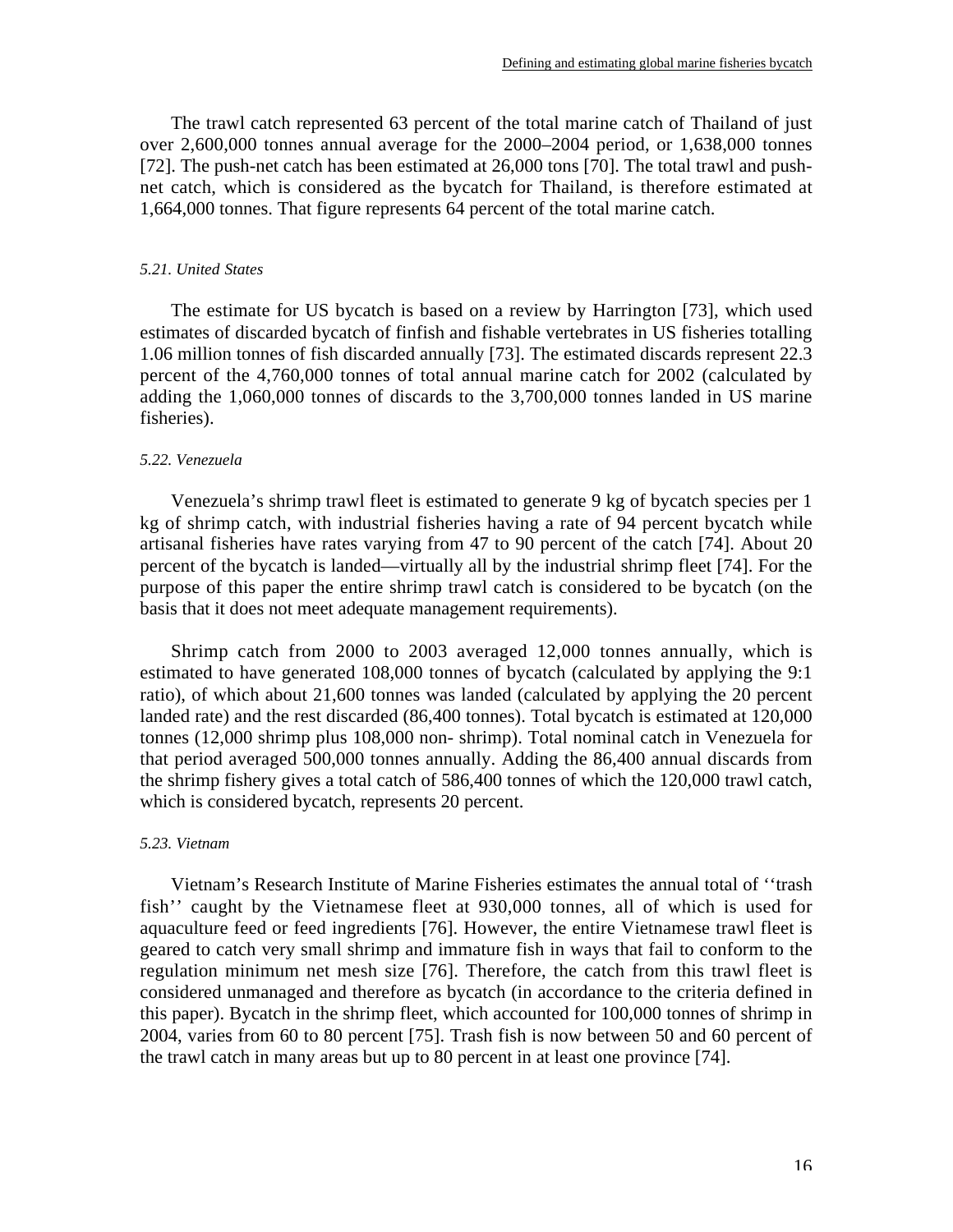Vietnam's average annual trawl catch of 1,339,000 tonnes accounted for 81.5 percent of Vietnam's average official annual marine catch of 1,643,000 tonnes from 1999 through 2004. However, according to the Research Institute for Marine Fisheries (RIMF) the total marine catch for 2001 was actually 2,600,000 tonnes [75]. Assuming that the higher estimate represents a more accurate total for trawl catch, the total trawl catch is estimated at 80 percent of that figure, or 2,080,000 tonnes.

# *5.24. North-east Atlantic (FAO statistical area 27) estimates*

Many north-east Atlantic fisheries have extremely high discard rates, particularly from the bottom trawling fleet which generates far more bycatch than marketable fish [77,78]. The Commission of the European Union did not require member states to collect discard data until 2002 [79]. However, Megapesca [78] cites an estimate of 2,700,000 tonnes of discards in the north-east Atlantic. The total nominal catch for the north east Atlantic in 1999 was 10,920,000 tonnes, but adding the 2,700,000 tonnes of discards increases the estimated actual total catch to 13,620,000 tonnes. The estimate bycatch level (in the form of discards) is thus 19.8 percent of the actual marine catch.

### *5.25. Mediterranean and Black Sea (FAO statistical area 37) estimates*

Kelleher [10] assigns the Mediterranean and Black Sea a discard rate of 4.9 percent, based on data covering 24 percent of the total catch. But if landed bycatch and catch of juveniles are taken into account, the overall rate of bycatch, as defined in this paper, is higher. Tudela [80] indicates that the problem of demersal fish populations (which represented 40 percent of the total catch) being trawled by using small mesh nets, is widespread in the Mediterranean. Most of the species caught are discarded, and estimates of the ratio of discards to the total catch in most trawl fisheries have been in the range 45–50 percent of the catch [80,81].

Trawling for hake, which has been the most important demersal species in the Mediterranean in the past, has resulted in catches that consist almost entirely of immature fish [82]. However, in the absence of any specific figures, and in the knowledge that hake account for the majority of the trawl catch in addition to the fact that this catch are juveniles, this paper estimated that 85 percent of the demersal trawl catch consisted of juveniles.

In 2003 bottom trawling by all the Mediterranean fishing countries in the Mediterranean Sea accounted for 153,000 tonnes, of which 143,000 tonnes was accounted for by the Greek and Italian fleets [83]. The discard rate in the bottom trawl fisheries of the Mediterranean has been estimated at 45–50 percent [80,81]. This high discard rate is used to estimate an actual trawl catch that was roughly 306,000 tonnes, of which 260,100 tonnes (85 percent) are assumed to be juvenile bycatch.

Total nominal landings for the Mediterranean and Black Sea in 2000 were 1,300,000 tonnes. Adding the discarded bycatch of 153,000 (50 percent discard rate applied to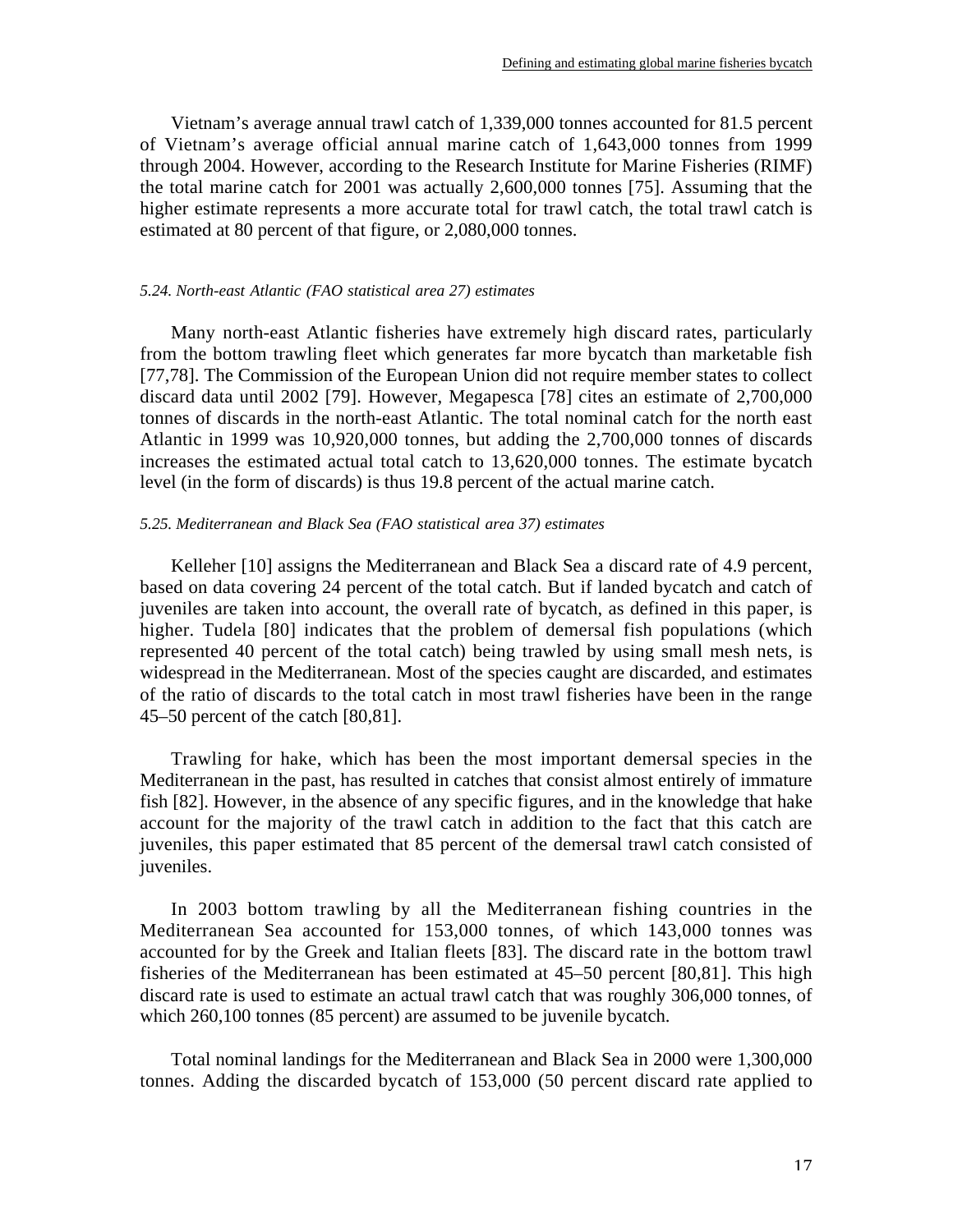153,000) to that total gives a total estimated marine catch of 1,453,000 tonnes. Bycatch of 306,000 tonnes would have represented 21.1 percent of the total catch.

### *5.26. Central America and the Caribbean estimates*

The marine catch of eight Central American and Caribbean countries is dominated by shrimp trawl fisheries which have high rates of discards. The discard rate for Costa Rica and Cuba are estimated in studies sponsored by the FAO [10,61]. A rate of bycatch similar to Costa Rica and Cuba was inferred from shrimp trawl fisheries in four other Central American countries (Nicaragua, El Salvador, Honduras and Guatemala) for which no independent data were available. These estimates are for the 2000–2003 period. Data used to derive these estimates can be seen in Table 1.

#### **Table 1**

| Country      | Shrimp bycatch/discards<br>(tonnes) | Total nominal landed<br>catch (tonnes) | Total catch in tonnes<br>(shrimp)<br>$bycatch/discards + total$<br>nominal landed catch) | Shrimp bycatch<br>(as % of total<br>catch) |
|--------------|-------------------------------------|----------------------------------------|------------------------------------------------------------------------------------------|--------------------------------------------|
| Suriname     | 130,000                             | 25,000                                 | 155,000                                                                                  | 83.9                                       |
| Costa Rica   | 11,000                              | 14,000                                 | 25,000                                                                                   | 44                                         |
| Nicaragua    | 33,000                              | 17,500                                 | 50,500                                                                                   | 65.3                                       |
| El Salvador  | 10,000                              | 25,000                                 | 35,000                                                                                   | 28.6                                       |
| Cuba         | 10,000                              | 34,000                                 | 44,000                                                                                   | 22.7                                       |
| Trinidad and | 7000                                | 7000                                   | 14,000                                                                                   | 50                                         |
| Tobago       |                                     |                                        |                                                                                          |                                            |
| Honduras     | 32,000                              | 9000                                   | 41,000                                                                                   | 78                                         |
| Guatemala    | 9000                                | 2000                                   | 11,000                                                                                   | 81.8                                       |
|              |                                     |                                        |                                                                                          |                                            |
| <b>Total</b> | 242,000                             | 133,500                                | 375,500                                                                                  | 64.4                                       |

Estimated annual bycatch in Central America and the Caribbean for the period 2000-2003

### *5.27. African estimates*

The overwhelming majority of EU non-tuna vessels operating in African waters chose shrimp licenses, which allowed them to use small mesh (25mm) nets, instead of the 65mm net which is authorised for finfish catch, in order to maximise their catch of demersal fish [84,85]. Many indigenous African shrimp trawlers also justify the use of the smaller-mesh nets by claiming to target shrimp when their actual objective is to maximise their finfish catch [86]. By 2000, industrial trawlers in Ghana had begun to use cod-ends with a mesh size of only 20 mm—half the size of the mesh used in the 1960s [87]. Although 30 percent of the shrimp trawl fishery landed catch in Ghana is shrimp, the mean ratio of non-shrimp: shrimp catch overall was reported to be 23:1 during the day, 9:1 at night [88]. Any trawling in African waters that uses unregulated indiscriminate fishing gear, and therefore unsustainable catch of juveniles of finfish species, are considered bycatch as defined in this paper.

Hake trawl fisheries of South Africa and Namibia, accounting for 312,000 tonnes of reported trawl catch from 1999 through 2004, appear to be departures from the general rule that trawl fisheries in the region are unmanaged in regard to the use of unregulated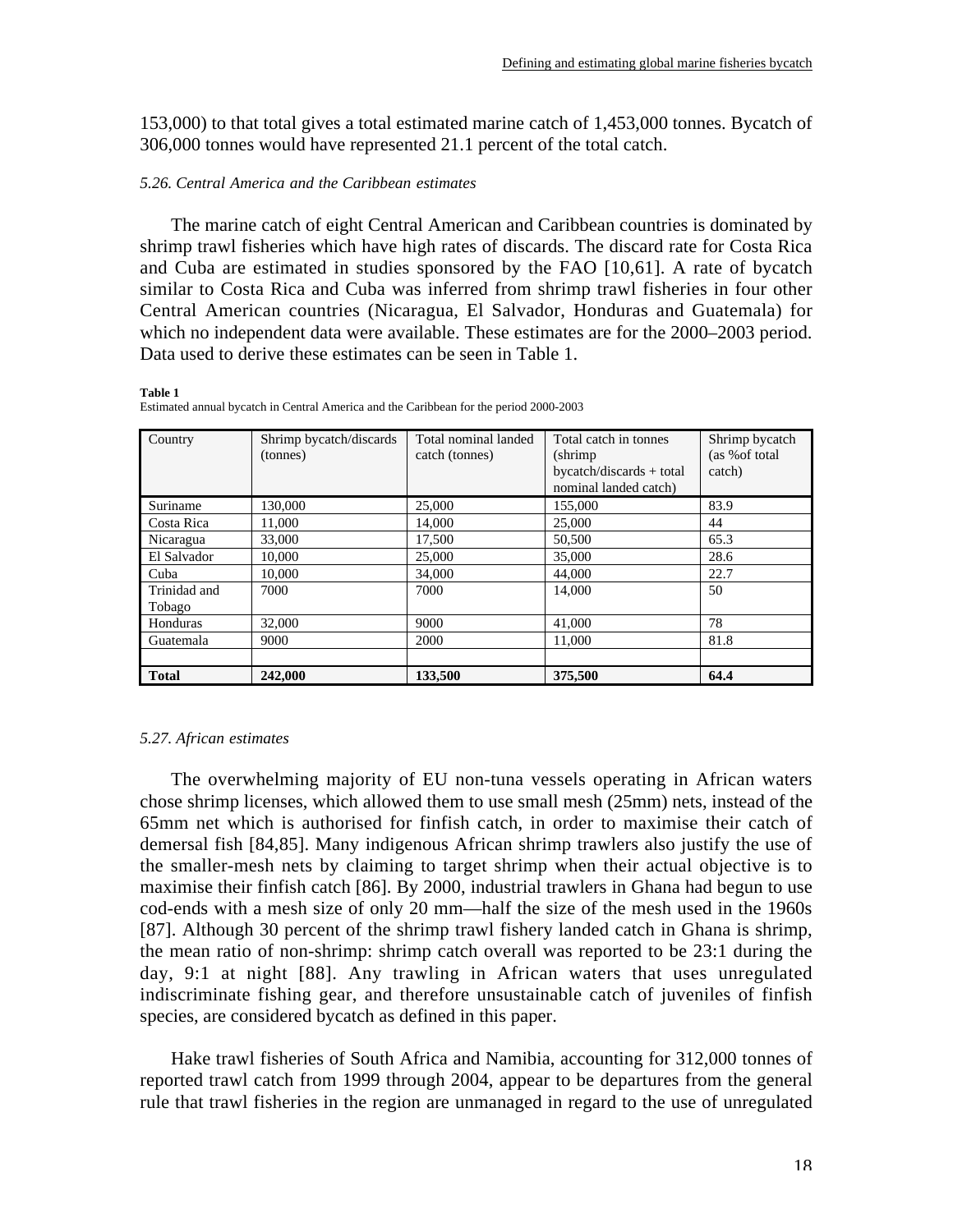indiscriminate fishing gear. Thus the total estimated landed trawl catch (1,328,000 tonnes) minus the nominal hake catch of 312,000 tonnes leaves 1,016,000 tonnes of landed bycatch.

The cephalopod fishery is a targeted fishery, with a landed catch of 142,000 tonnes of cephalopod, so this should also be subtracted from the total landed trawl catch to be considered as bycatch. Subtracting that total from the subtotal of 1,016,000 tonnes leaves 874,000 tonnes of landed trawl bycatch.

The next problem is estimating the discarded catch associated with this landed trawl bycatch. Clucas [24] estimates 85–90 percent of the bycatch in the shrimp trawl fisheries is discarded. Because of the absence of a clear delineation between the shrimp trawl and finfish trawl fisheries, it is assumed that this estimate applies to the broader finfish trawl catch also. Taking the midpoint of those two percentages, 87.5 percent, and applying it to the subtotal of 874,000 tonnes of landed trawl bycatch would give a total of 6,118,000 tonnes of discarded bycatch associated with the landed bycatch total.

Adding the 874,000 tonnes of estimated landed bycatch to the 6,118,000 tonnes of estimated discarded bycatch would yield a total of 6,992,000 tonnes of estimated bycatch for Africa. Adding the estimated discards of 6,118,000 tonnes to the total landed catch associated with the bycatch of 3,849,000 tonnes (see Table 3) would give a total estimated marine catch of 9,967,000 tonnes. The estimated bycatch for Africa of 6,992,000 tonnes would therefore represent 70 percent of total marine catch. Data used to derive these estimates can be seen in Table 2.

| Country           | Reported total trawl<br>catch (tonnes) | Shrimp catch (tones) | Cephalopod catch<br>(tonnes) | Reported total<br>marine catch<br>(tonnes) |
|-------------------|----------------------------------------|----------------------|------------------------------|--------------------------------------------|
| Mauritania        | 146,000                                | 3500                 | 34,000                       | 615,000                                    |
| Guinea            | 32,000                                 | 1300                 | 4000                         | 109,000                                    |
| Gabon             | 14.000                                 | 2000                 | ٠                            | 36,000                                     |
| Angola            | 131,000                                | 6000                 | $\overline{\phantom{a}}$     | 249,000                                    |
| Morocco           | 390,000                                | 8000                 | 76,000                       | 872,000                                    |
| Nigeria           | 120,000                                | 25000                |                              | 264,000                                    |
| Senegal           | 64,000                                 | 6000                 | 20,000                       | 349,000                                    |
| Republic of Congo | 8000                                   | 500                  |                              | 22,000                                     |
| Mozambique        | 15,000                                 | 12,000               | $\overline{\phantom{0}}$     | 16,000                                     |
| Tanzania          | 6000                                   | 2000                 |                              | 28,000                                     |
| South Africa      | 132,000                                |                      | 7000                         | 669,000                                    |
| Namibia           | 180,000                                |                      |                              | 499,000                                    |
| Madagascar        | 90,000                                 | 12,000               | 1000                         | 121,000                                    |
|                   |                                        |                      |                              |                                            |
| <b>Total</b>      | 1,328,000                              | 78,300               | 142,000                      | 3,849,000                                  |

**Table 2** Estimated average annual trawl, shrimp and cephalopod catch of selected African coastal states for the period 1999.2004.

# **6. Results**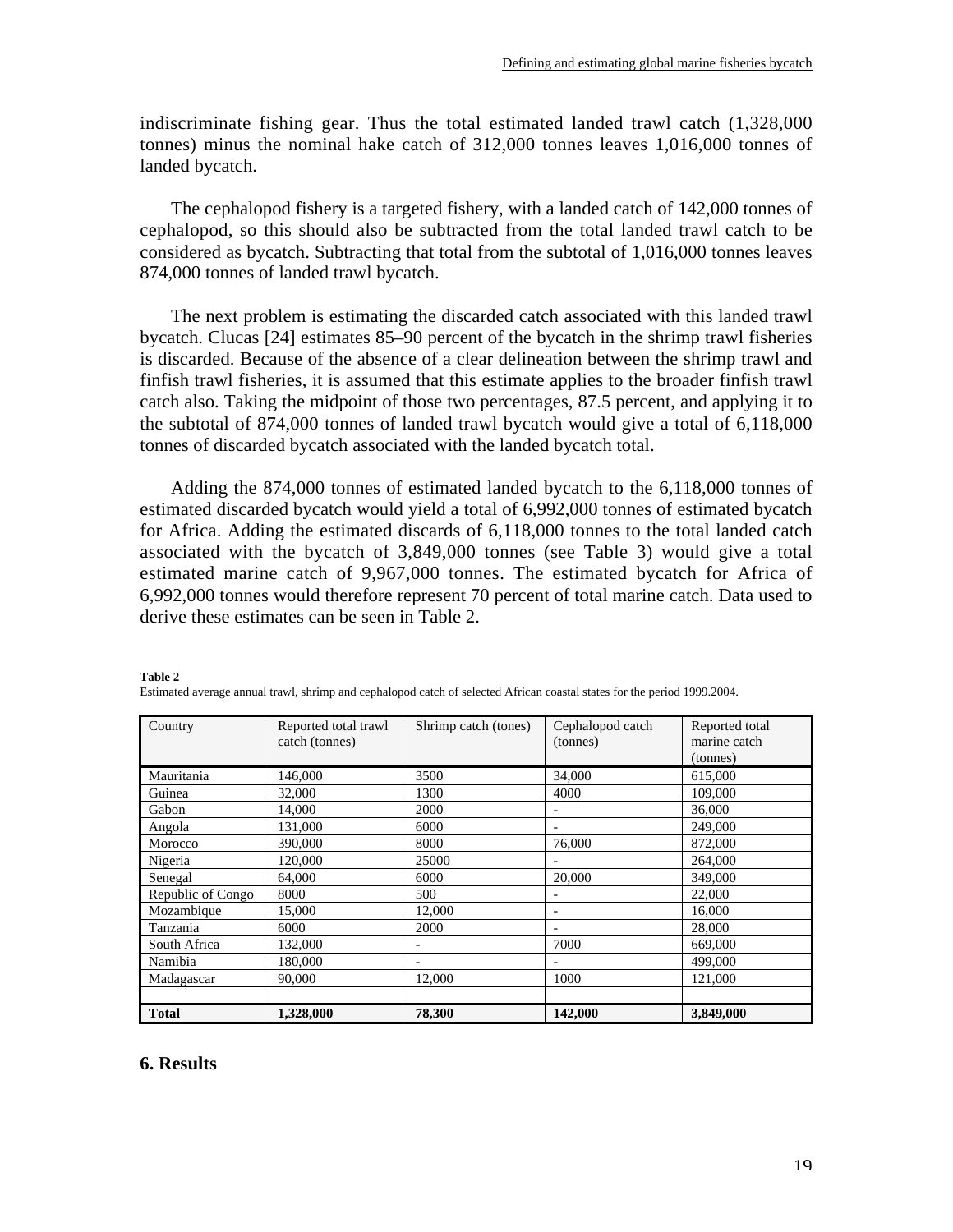Based on this definition of bycatch and its application to the studied data, 38.5 million tonnes of annual bycatch can be identified, representing 40.4 percent of the estimated annual global marine catch of 95.2 million tonnes from the data studied (see Table 3).

| Geographic area of<br>estimates | Bycatch estimates (tonnes) | Estimated total catch<br>(tonnes) | Percentage bycatch of<br>total catch |
|---------------------------------|----------------------------|-----------------------------------|--------------------------------------|
| 23 Individual countries         | 27,453,242                 | 63,291,770                        | 43.4                                 |
| North-east Atlantic             | 2,700,000                  | 13,620,000                        | 19.8                                 |
| Mediterranean and Black         | 306,000                    | 1.453,000                         | 21.1                                 |
| Sea                             |                            |                                   |                                      |
| Central America and             | 242,000                    | 375,500                           | 64.4                                 |
| Caribbean                       |                            |                                   |                                      |
| Africa                          | 6,992,000                  | 9,967,000                         | 70.2                                 |
| Global shark fin                | 207,000                    | 224,000                           | 92.4                                 |
| Tuna                            | 605,000                    | 6.300,000                         | 9.6                                  |
|                                 |                            |                                   |                                      |
| <b>Total</b>                    | 38,505,242                 | 95,231,270                        | 40.4                                 |

**Table 3** Summary of all bycatch estimates results

These figures should be seen only as indicative minimum bycatch estimates because several sources of potentially large amounts of bycatch have not been estimated due to six identified data deficiencies. Namely, (1) estimates in this paper were mostly derived from trawl fisheries and thus bycatch from other fishing gears, such as gillnets and longlines, is missing. (2) Quantitative catch estimates from many artisanal fisheries around the world are virtually non-existent. (3) Juvenile catches in the industrial fisheries of the world, especially those for small pelagics, e.g. sardines (*Sardina pilchardus* [Walbaum,1792]) have not been adequately reflected in the estimates of most countries. (4) Large-scale bycatch of turtles, cetaceans, pinnipeds, and seabirds are not usually quantified by existing systems of data and research [89]. Those figures that do exist are often estimated by numbers of bycaught individuals [89], rather than weight, and so cannot be applied to this estimate. In addition, even if weight estimates could accurately be determined for such bycatch, it may still fail to convey the impact of bycatch on these affected species because many are endangered to the degree that even mortality of a few individuals may have profound effects on the whole population. (5) Bycatch of invertebrates, such as crustaceans, echinoderms and molluscs was not estimated. Although invertebrate discarding is an important consideration [14,90], for the most part these are not quantified by existing systems of data and research [91]. (6) The so-called 'observer effect' was not taken into account. This occurs when observed fishers tend to follow best practice fishing principles, as opposed to un-observed fishers, and can skew discard rates by a factor of ten [92]. The main source of discard data in North American and European fisheries in this paper are derived through analyses of discard samples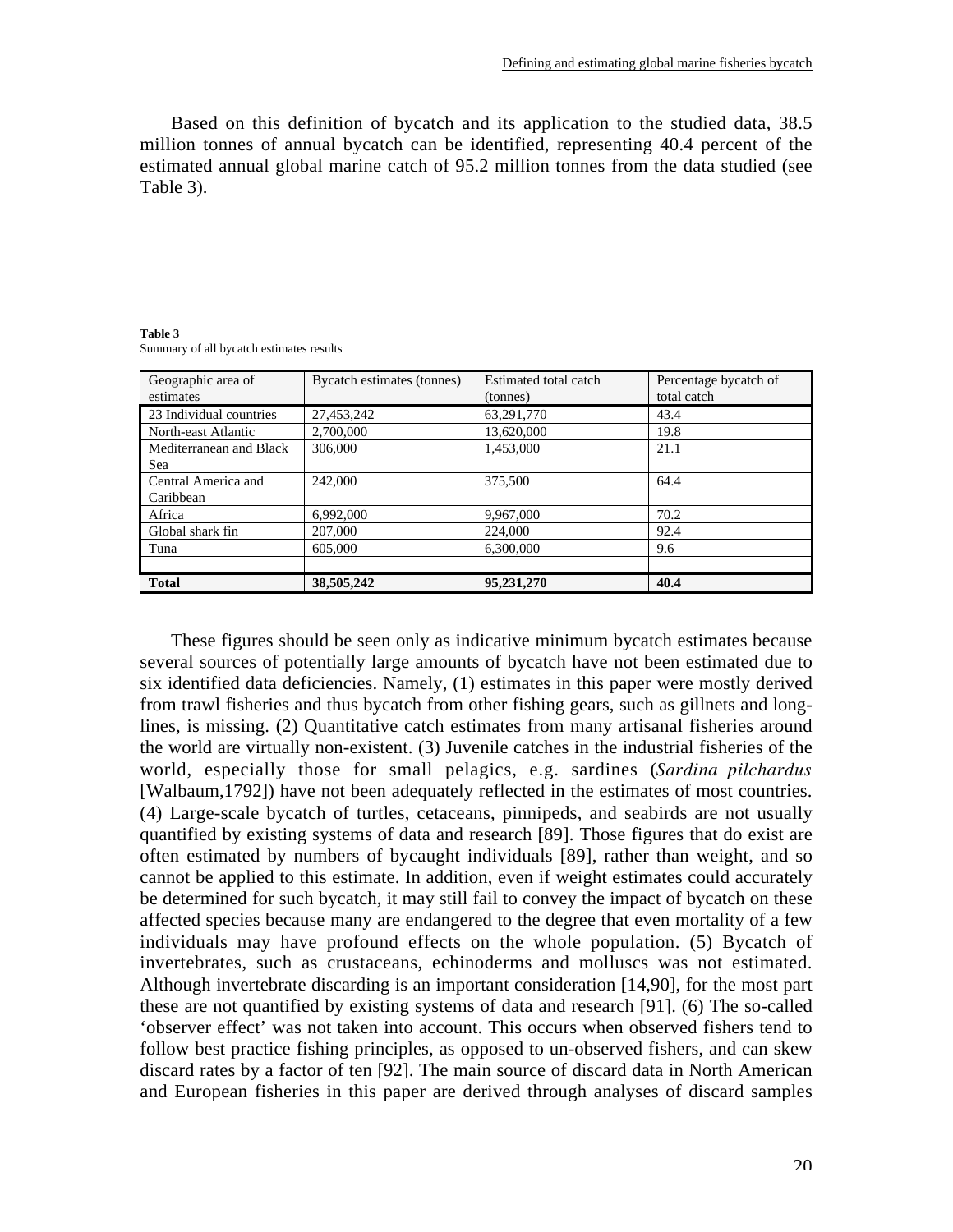collected by on-board observers. The resulting bycatch may therefore be an underestimate.

It must also be noted that using the proportional weight of bycatch in the overall marine catch, which is currently the only meaningful way of giving relevance to the problem, fails to convey the true impact of this biomass removal. A large proportion of bycatch takes the form of juvenile fish, the average weight of which is much lighter than the weight of the generally larger fish recorded in the statistics of fisheries landings. The ecological importance of these juveniles to the marine environment is therefore not adequately conveyed when expressed as a weight and thus the ecological impact of bycatch is potentially far higher than can be reflected even in this current estimate.

# **7. Conclusions**

This paper shows that, when a rigorous definition of bycatch is applied in line with the principles of sustainable management, enormous quantities of biomass are being removed from the ocean without any form of effective management. The approach outlined in this paper therefore exposes bycatch as an insidious problem of invisible fishing resulting from widespread unmanaged fisheries. Further, the magnitude of the problem is probably higher than the current estimate of up to 38.5 million tonnes (40.4 percent of the estimated total marine catch from the studied data), given the six major elements not accounted for in the current study and due to the shortcomings of a weight estimate in conveying the biological importance of juveniles to the ecosystem. Quantification of these additional sources would indicate how much bycatch is being retained and which fisheries are causing the greatest impacts, thereby allowing an understanding of the effect this biomass removal is having on the marine environment.

Few industries would tolerate levels of wastage and/or lack of sustainable management of around 40 percent year-on-year. Such is the need for a solution that the efficacy of actions such as changing quotas and other forms of fishing effort limitation by only a few percentage points must be questioned. This action achieves limited outcomes if it occurs in isolation, without dealing with the major element of bycatch. There is an urgent need for fishery managers to take drastic action to redress this. There is also a need for the production of extensive and robust data quantifying bycatch, as defined here, by credible, independent organisations. In seeking solutions to the unused 'wasted' catch component (i.e. that which is mainly discarded), it is vital to emphasise, from a sustainability point of view, that solutions to minimise the capture of these species, when over safe biological limits, should be prioritised ahead of seeking new markets for them. Given the dynamic complexity of marine ecosystems and the often inter-mingling of various types of species, the practical reality, however, is that selecting and catching only that which is managed will not be solved solely though selective fishing gear. Consequently, in many cases the most pressing priority for bycatch reduction and, moreover, global over-fishing, should be one of reducing the amount of fishing by, in part, reducing the amount of invisible fishing.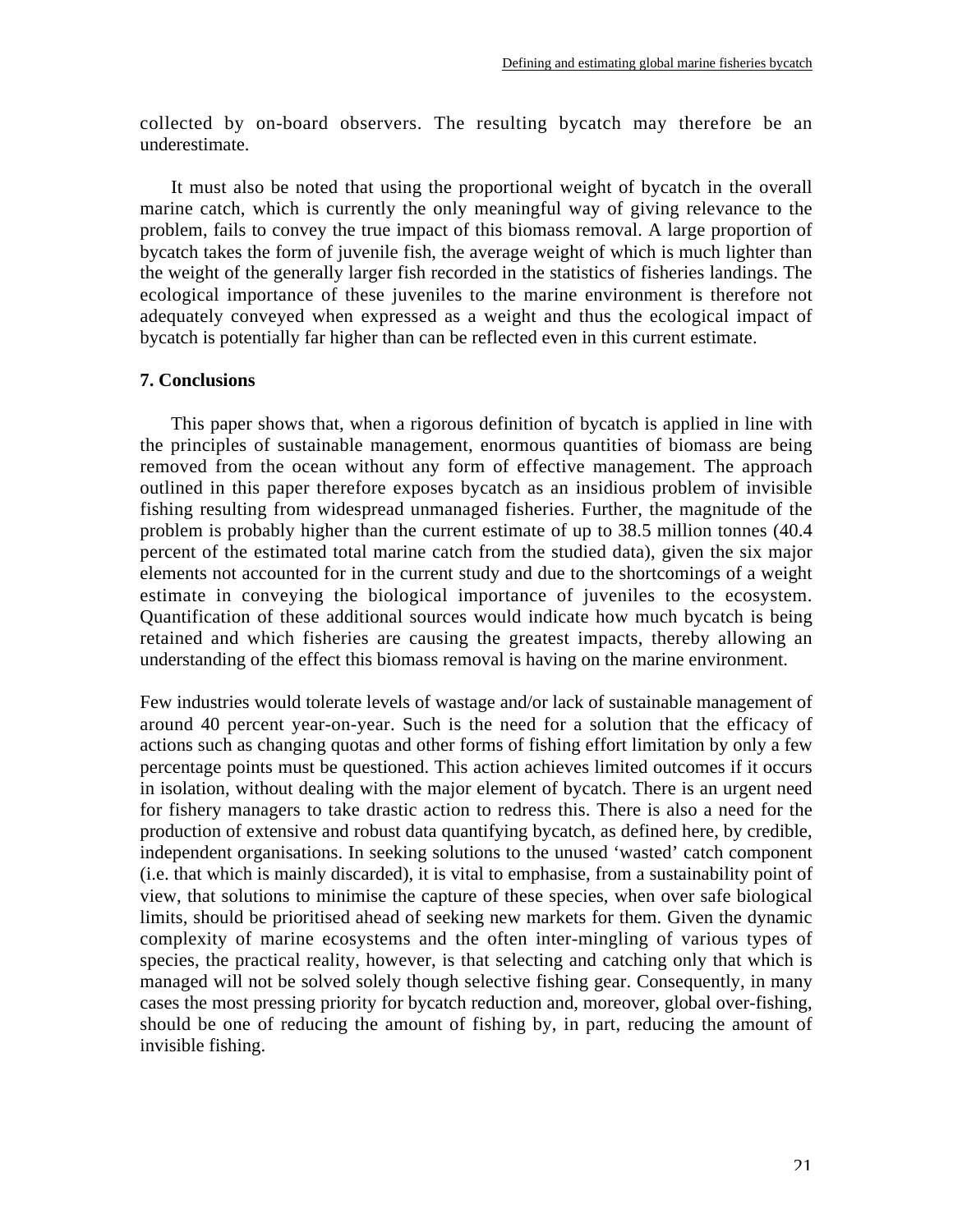The application of the definition of bycatch in this paper exposes major systemic gaps in fisheries policy and management which must be addressed so that fisheries can provide sustainable harvests long into the future. It will be virtually impossible to achieve sustainability if a huge proportion of fishing effort is uncounted when setting limits for sustainability. Consequently, the extent of bycatch, as defined here, is revealed as potentially so serious that it must become a major political, management, sectoral and environmental focus, bringing its implications to the fore as a conservation/food security imperative.

# **Acknowledgements**

We thank Sue Lieberman, Miguel Jorge (WWF International) and Alistair Graham for invaluable review and advice, to Katherine Short (WWF International) for her role in the early stages of the estimates and to Renate Dominique (WWF International) for manuscript formatting assistance.

# **References**

- [1] Pauly D, Christensen V, Guénette S, Pitcher TJ, Walters CJ. Towards sustainability in world fisheries. Nature 2002; 418: 689-695.
- [2] Pauly D, Christensen V, Dalsgaard J, Froese R, Torres Jr FJ. Fishing Down Marine Food Webs. Science 1998; 279: 860 – 863.
- [3] Worm B, Barbier EB, Beaumont N, Duffy JE, Folke C, Halpern BS, Jackson JBC, Lotze HK, Micheli F, Palumbi SR, Sala E, Selkoe KA, Stachowicz JJ, Watson R. Impacts of biodiversity loss on ocean ecosystem services. Science 2006; 314: 787 – 790.
- [4] Kumar, BA, Deepthi GR. Trawling and by-catch: Implications on marine ecosystems. Current Science 2006; 90: 922 – 931.
- [5] Harrington JM, Myers RA, Rosenberg AA. Wasted fishery resources: discarded by-catch in the USA. Fish and Fisheries 2006; 6: 350 – 361.
- [6] Catchpole TL, Tidd AN, Kell LT, Revill AS, Dunlin G. The potential for new Nephrops trawl designs to positively effect North Sea stocks of cod, haddock, and whiting. Fisheries Research 2007; 86: 262-267.
- [7] Lewison RL, Crowder LB, Read AJ Freeman SA. Understanding impacts of fisheries bycatch on marine megafauna. Trends in Ecology and Evolution 2004; 19: 598 – 604.
- [8] Hall MA, Alverson DL, Metuzals KI. By-catch: Problems and Solutions. Marine Pollution Bulletin 2000; 41: 204 – 219.
- [9] The World Bank. The Sunken Billions. The Economic Justification for Fisheries Reform. Agriculture and Rural Development. The World Bank. Washington D.C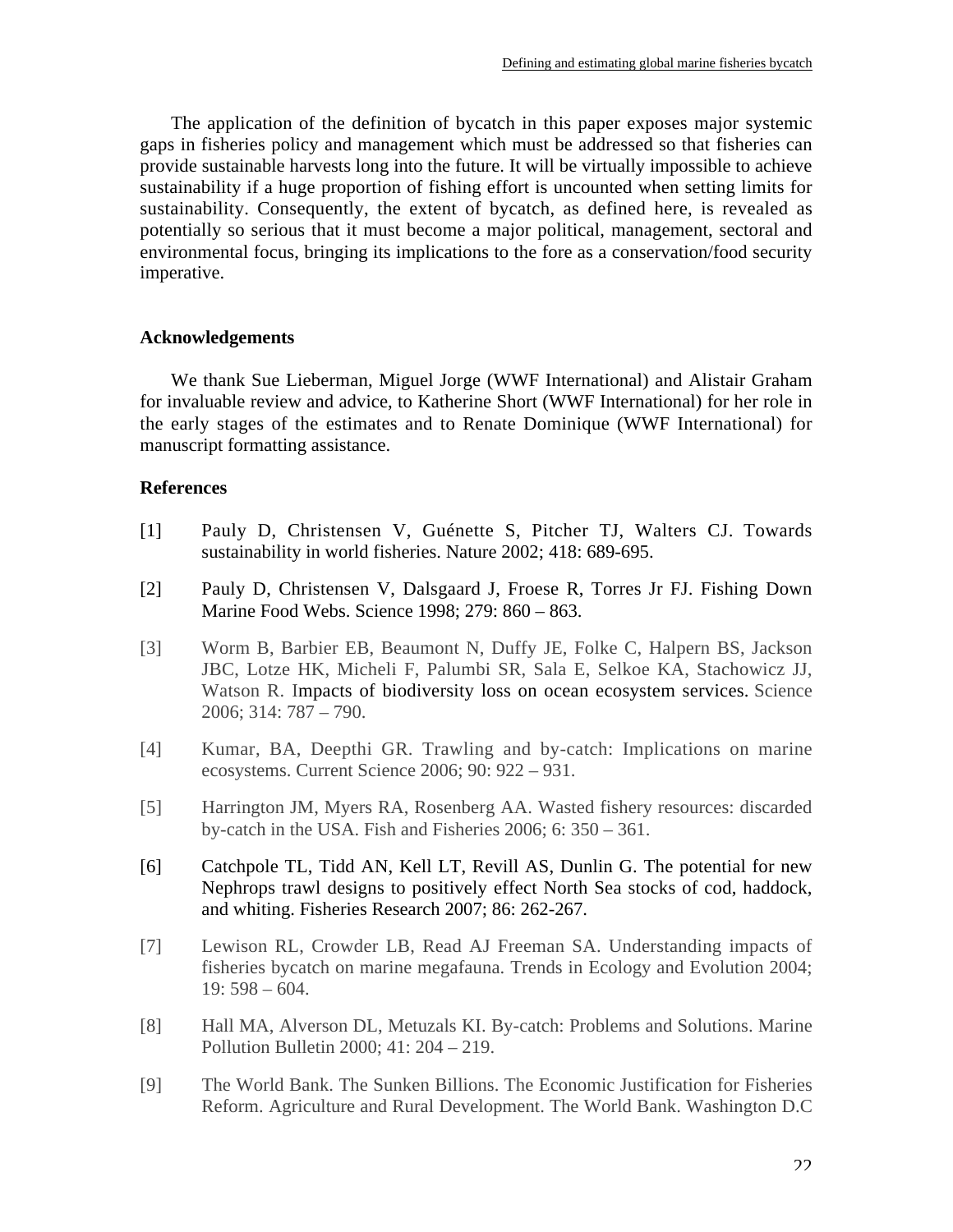(2008).

- [10] Kelleher K. Discards in the world's marine fisheries: An update. Rome: Food and Agriculture Organisation of the United Nations, FAO; 2005, 131pp.
- [11] Murawski SA. The challenges of finding solutions in multispecies fisheries. In: Schoning RW, Jacobson RW, Alverson DL, Gentle TG and Auyong J. editors. Proceedings of the National Industry Bycatch Workshop, February 4–6, 1992, Newport, Oregon. Seattle, Washington: Natural Resources Consultants, Inc.; 1992. p. 35-45.
- [12] Alverson DL, Freeberg MH, Murawaski SA, Pope JG. A global assessment of fisheries bycatch and discards. FAO Fisheries technical paper no. 339. Rome, FAO. 1994. 235pp.
- [13] FAO. Code of Conduct for Responsible Fisheries. Rome: FAO; 1995 41pp.
- [14] Kaiser MJ, Spencer BE. Survival of bycatch from a beam trawl. Marine Ecology Progress Series 1995; 126: 31-38.
- [15] Armstrong CW, Falk-Petersen J. Habitat-Fisheries interactions: a missing link? ICES Journal of Marine Science 2008; 65: 817-821.
- [16] Freese L, Auster PJ, Heifetz J, Wing BL. Effects of trawling on seafloor habitat and associated invertebrate taxa in the Gulf of Alaska. Marine Ecology Progress Series 1999; 189: 119-126.
- [17] Sea Around Us. Global database on marine fisheries and ecosystems. Vancouver (British Columbia, Canada): Fisheries Centre, University British Columbia; 2008.World wide web www.seaaroundus.org.
- [18] Cauhépé ME. Management of the Argentine Hake. Final project, United Nations University/Fisheries Training Programme (1999).
- [19] Kalikoski D, Vasconcellos M, Pitcher TJ. Estimation of Compliance of the Fisheries of Argentina with Article 7 (Fisheries Management) of the UN Code of Conduct for Responsible Fishing. In Pitcher TJ, Kalikowski D, Pramod G editors. 2006. Evaluations of Compliance with the UN Code of Conduct for Responsible Fisheries. Fisheries Centre research reports 14(2).
- [20] Schonberger S, Agar J. Argentina: Towards Rights-Based Fisheries Management. World Bank Rural Development Family: Washington, D.C (2001).
- [21] Comejo A, Godelman E, Cabanas C, Gonzalez F, Bacgalupo CG. The return of the freezer vessels. News and Communications, CeDePesca (Centro Desarollo y Pesca Sustentable), 2003 http://www.cedepesca.org.ar/english.htm.
- [22] Rahman M. The impact of shrimp trawl fisheries on living marine resources of Bangladesh. In Tropical Shrimp Fisheries and Their Impacts on Living Marine Resources. FAO Fisheries Circular no. 974, Rome, 2001.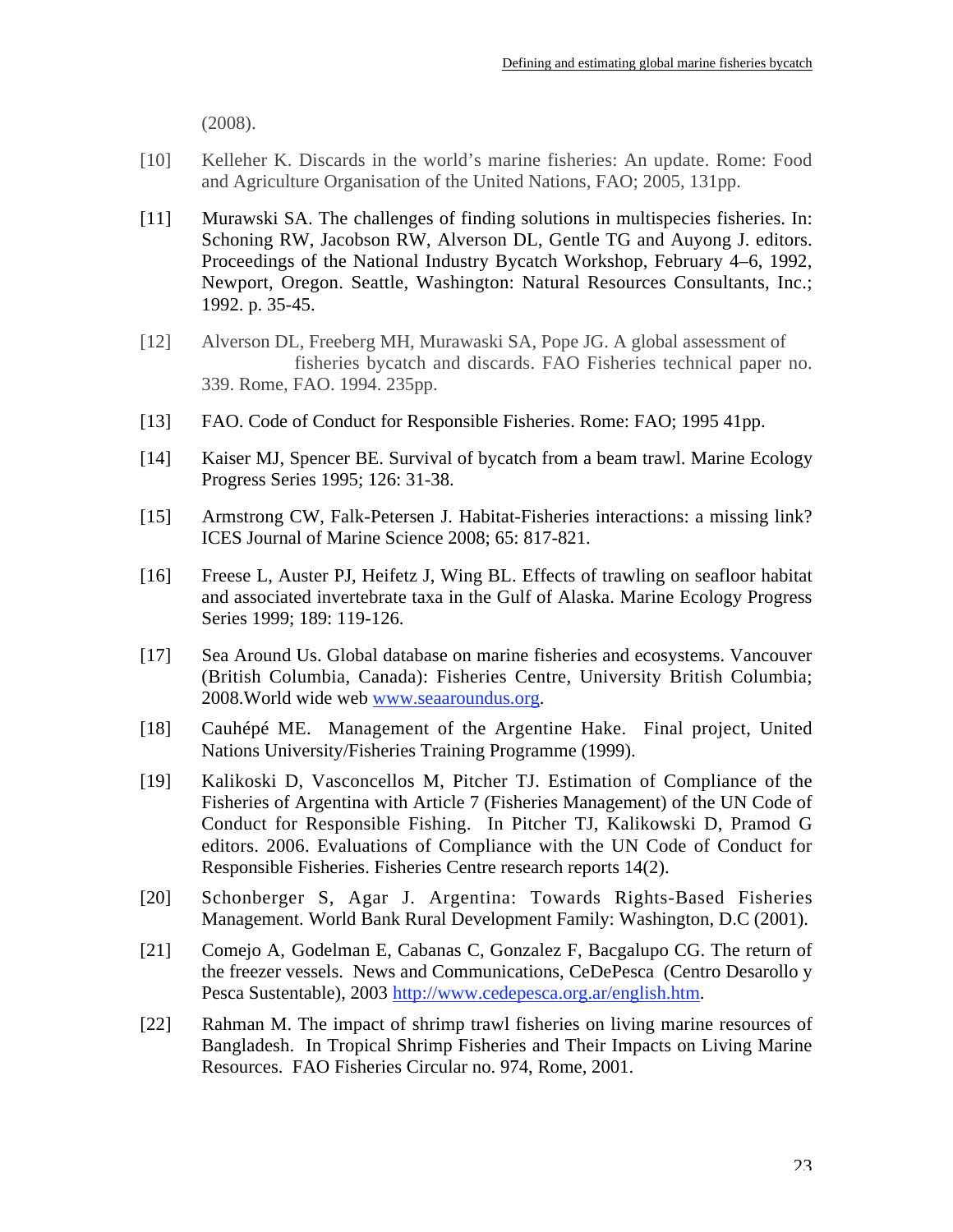- [23] Ahmad S. Prospects of utilization of low-value and trash fish in Bangladesh. Paper presented at the "Regional Workshop on Low Value and 'Trash Fish' in the Asia-Pacific Region", Hanoi, Viet-Nam June 7-9 (2005).
- [24] Mazid MA. Research Support for Sustainable Marine Fisheries Development. In Sinha VRP, Mazid MA, Kamal M. Proceedings of the workshop on sustainable development of marine fisheries resources in Bangladesh, 29 August. Rome: FAO; 1994.
- [25] Vianna M and Almeida T. Bony fish bycatch in the southern Brazil pink shrimp (*Farfantepenaeus brasiliensis* and *F. paulensis*) fishery. Brazilian Archives of Biology and Technolology 2005; 48: 611-623.
- [26] Clucas I. A Study of the Options for Utilization of Bycatch and Discards from Marine Capture Fisheries. FAO fisheries circular No. 928 FIIU/C928**.** Rome: FAO (1997).
- [27] Rosenberg AJ, Mooney-Seus M, Ninnes C. *Bycatch on the High Seas: A Review of the Effectiveness of the Northwest Atlantic Fisheries Organization*. World Wide Fund for Nature (2005).
- [28] Galvez M and Rebolledo H. Estimating codend size selectivity of bottom trawl net in Chilean (*merluccius gayi gayi*) fishery. *Investigaciones Marinas, Valparias. 2005;* 33(2): 151-165
- [29] O'Riordan B. In the Throes of Birth Pangs. Samudra no. 38 July 2004.
- [30] Grainger R, Yingliang X, Shengha L, Zhijie G. Production and utilization of trash fish in selected Chinese Ports. Paper presented at the "Regional Workshop on Low Value and 'Trash Fish' in the Asia-Pacific Region", Hanoi, Viet-Nam 7- 9 June 2005.
- [31] Jin X. Marine Fishery Resources and Management in China. Paper for ICFO seminar in Qingdao, China, 25-29 October 2000 http://www.lib.noaa.gov/china/marineresource.htm.
- [32] Wang S, Zhan BY. "Chinese Fisheries Management". In: Proceedings of the JIFRS/IIFET/ZENGYOREN symposium on fisheries management in Southeast Asia, Tokyo, August 26-September 3, 1991.
- [33] Qian Z, Yang N. *The Fishery Industry in China.* FAO fishery industry profile Vol. 21. Copenhagen: FAO; 1998.
- [34] Zhong Y, Power G. Fisheries in China: Progress, Problems and Prospects. Canadian Journal of Fisheries and Aquatic Sciences 1997; 54: 223-38.
- [35] FAO. The state of world fisheries and aquaculture 2002. Rome: Food and Agricultural Organization, 2002.
- [36] Watson, R. and Pauly, D. Systematic distortions in world fisheries catch trends. Nature 2001; 414: 534-536.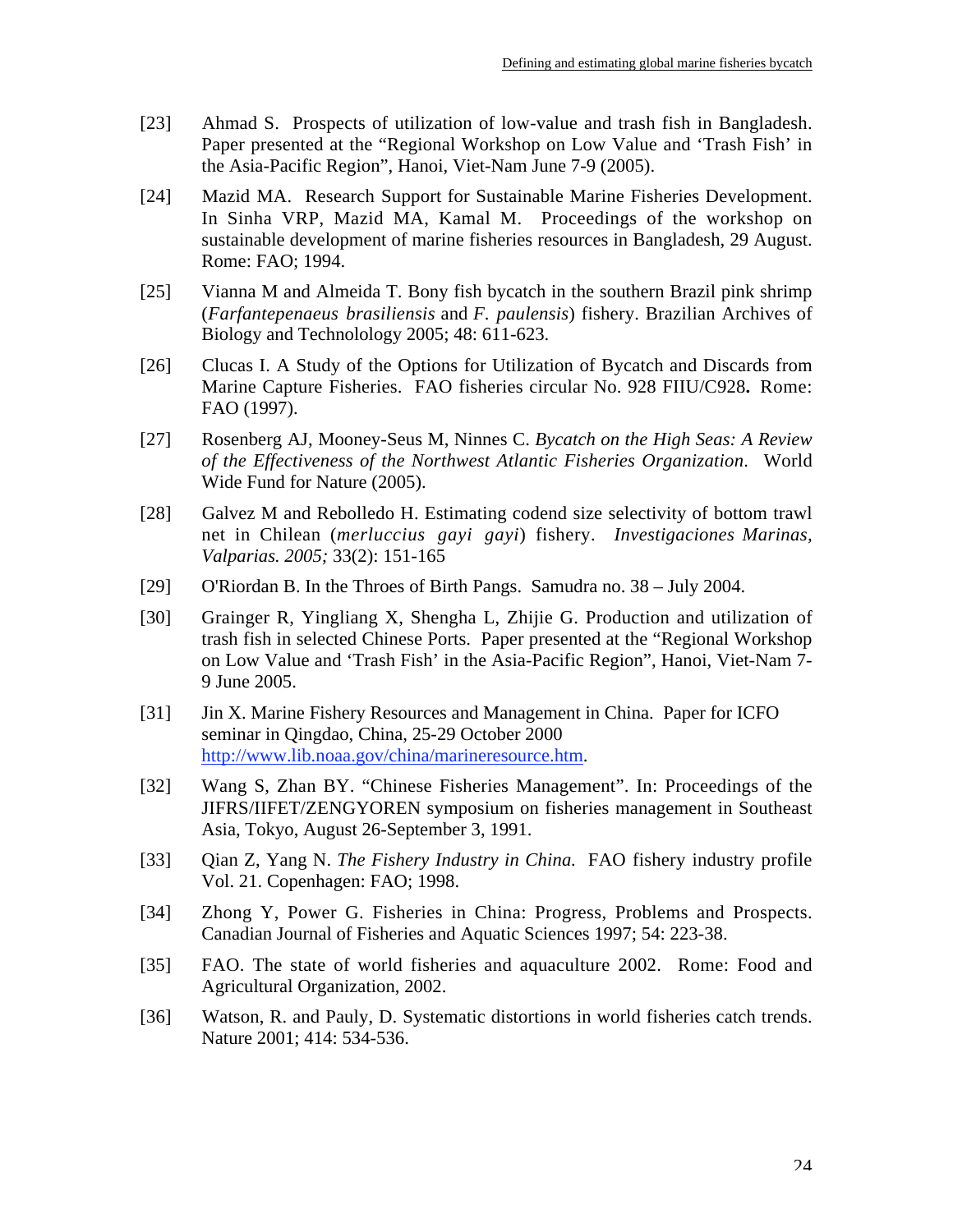- [37] Watson R, Pang L, Pauly D. *The Marine Fisheries of China: Development and Reported Catches.* Fisheries Centre research reports, Vol. 9, no. 2. Fisheries Centre, University of British Columbia, 2001.
- [38] Luther G, Appana Sastry Y. Occurrence of spawners, juveniles and young fish in relation to the fishery seasons of some major fishery resources of India—a preliminary study, Marine Fisheries Information Service, T & E. Series No. 122. August-September, 1993.
- [39] Biju Kumar A, Deepthi GR. Trawling and bycatch: implications on marine ecosystem. Current Science 2006; **90**(7): 922-931.
- [40] Bhathal B. Historical reconstruction of Indian marine fisheries catches, 1950- 2000, as a basis for testing the Marine Trophic Index. Fisheries Centre Research Reports 13(5). Fisheries Centre, University of British Columbia, 2005.
- [41] Central Marine Fisheries Research Institute. Pelagic Fisheries Division http://www.cmfri.com/cmfri\_pfd.html (2006).
- [42] Wood FF, Brown JH, MacLean MH, Rajendran I. *Feeds for artisanal shrimp culture in India—their development and evaluation.* Madras: Bay of Bengal Programme (1992).
- [43] Chandrapal GD. Status of trash fish utilization and fish feed requirements in aquaculture –India. Paper presented at the "Regional Workshop on Low Value and 'Trash Fish' in the Asia-Pacific Region" Hanoi, Viet-Nam 7-9 June, 2005.
- [44] Priyono BE, Sumiono B. The Marine Fisheries of Indonesia, with Emphasis on the Coastal Demersal Stocks of the Sunda Shelf. In *Status and Management of Tropical Coastal Fisheries in Asia*, G. Silvestre and D. Pauly, eds. Manila: Asian Development Bank (1997).
- [45] Fegan B. Plundering the Sea. *Inside Indonesia*. January-March 2003 http://www.insideindonesia.org/edit73/Fegan%20fishing.htm.
- [46] Stobutzki I, Garces L, Fatan A, French S. The status of low value and « trash fish » resources in coastal fisheries of Thailand and Malaysia. Bangkok: FAO Regional Office for Asia and the Pacific (2005).
- [47] Lim TG. Conflict over Natural Resources in Malaysia: the Struggle of Smallscale Fishermen. *In:* Conflict on Natural Resources in Southeast Asia and the Pacific. T. G. Lim and M. J. Valencia, eds. Singapore: Oxford University Press (1990).
- [48] Sutinen JG, Yahaya J, Hirunruk W. Fisheries Law Enforcement Programs, Practices and Problems in Malaysia, the Philippines and Thailand in James Barney Marsh, ed., Resources and environment in Asia's marine sector. Taylor & Francis; 1992.
- [49] FAO. Fishery and Aquaculture Country Profile: Malaysia, 2006-2008 http://www.fao.org/fishery/countrysector/FI-CP\_MY/en.
- [50] Anon. Shrimp Fishery Discards Slashed. Fishing News Internacional. December 2006.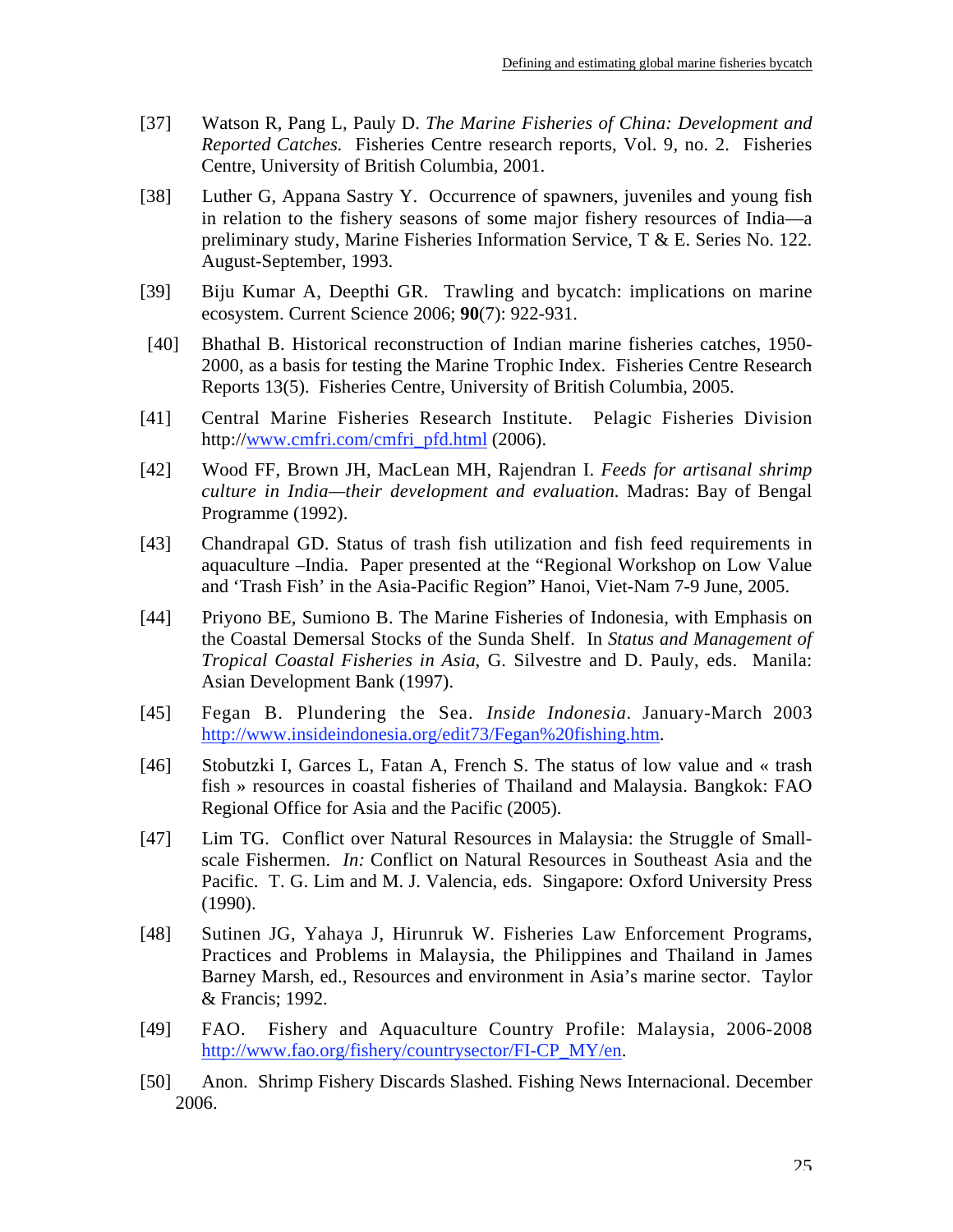- [51] McGuire T. The Political Economy of Shrimping in the Gulf of California. Human Organization 1983; 42:132.
- [52] Quevedo JAH. *Shrimp Trawl Design Improvements Suggested for Mexcian Fisheries*. United Nations University Fisheries Training Programme, Final project, 2001 http://www.unuftp.is/proj01/JosePRF.pdf.
- [53] Aish A, Trent S, Williams J. Squandering the Seas: How shrimp trawling is threatening ecological integrity and food security around the world*.* Environmental Justice Foundation, London, UK (2003).
- [54] Garcia-Caudillo JM, Aeros-Mata M, Balmori-Ramirez A. Performance of a bycatch reduction device in the shrimp fishery of the Gulf of California, Mexico. Biological Conservation 2000; 92: 199-205 (2000).
- [55] Ganesan, N. *Bilateral Tensions in Post-Cold War ASEAN*. Singapore: Institute of Southeast Asian Studies (1999).
- [56] Pitcher TJ. Estimating Compliance with FAO Code of Conduct Article 7 fisheries management: Pakistan" In: Pitcher TJ and Daniela Kalikoski, Safe conduct: ten years fishing under the UN code. Fisheries Centre, University of British Columbia (2005).
- [57] Salvatecci R, Mendo J. Estimación de las Pérdidas Bio-Económicas Causas por la Captura de Juveniles de Anchoveta (*Engraulis ringens*, J.) en la Costa Peruana. Ecología Aplicada 2005; 4/1-2: 113-120 (2005).
- [58] Sueiro JC. On the Verge of Collapse. Samudra 2005; **41:**29-33.
- [59] Majluf P, Barandiarán, A, Sueiro JC. Evaluacion Ambiental del Sector Pesquero en el Peru. Draft for World Bank Environmental Assessment, 2006.
- [60] Dickson JO. Shrimp Trawl Fisheries in the Philippines. *In:* Tropical Shrimp Fisheries and Their Impacts on Living Resources. FAO Fisheries circular no. 974. Rome: FAO; 2001.
- [61] FAO. Report of the four GEF/UNEP/FAO regional workshops on reducing the impact of tropical shrimp trawl fisheries. FAO fisheries report no. 627. Rome: FAO; 2000.
- [62] Pauly D. Theory and Practice of Overfishing: a Southeast Asian Perspective. Paper prepared the 22<sup>nd</sup> session of the Indo-Pacific Fishery Commission, Darwin, Australia, 16-26 February 1987.
- [63] FAO. *Medium Term Plan 2002-2007.* Programme 233A1: "Reduction of Discards and Environmental Impact from Fisheries". Rome (2001c).
- [64] Haque ME. How Fishers' Endeavours and Information Help in Managing the Fisheries Resources of the Sundarban Mangrove Forest in Bangladesh. In Putting Fishers' Knowledge to Work. Haggan, N, Brignall C, Wood L. (eds). Fisheries Center Research Reports, Vol. 11(1)1. Victoria, B.C.: UBC Fisheries Center (2003).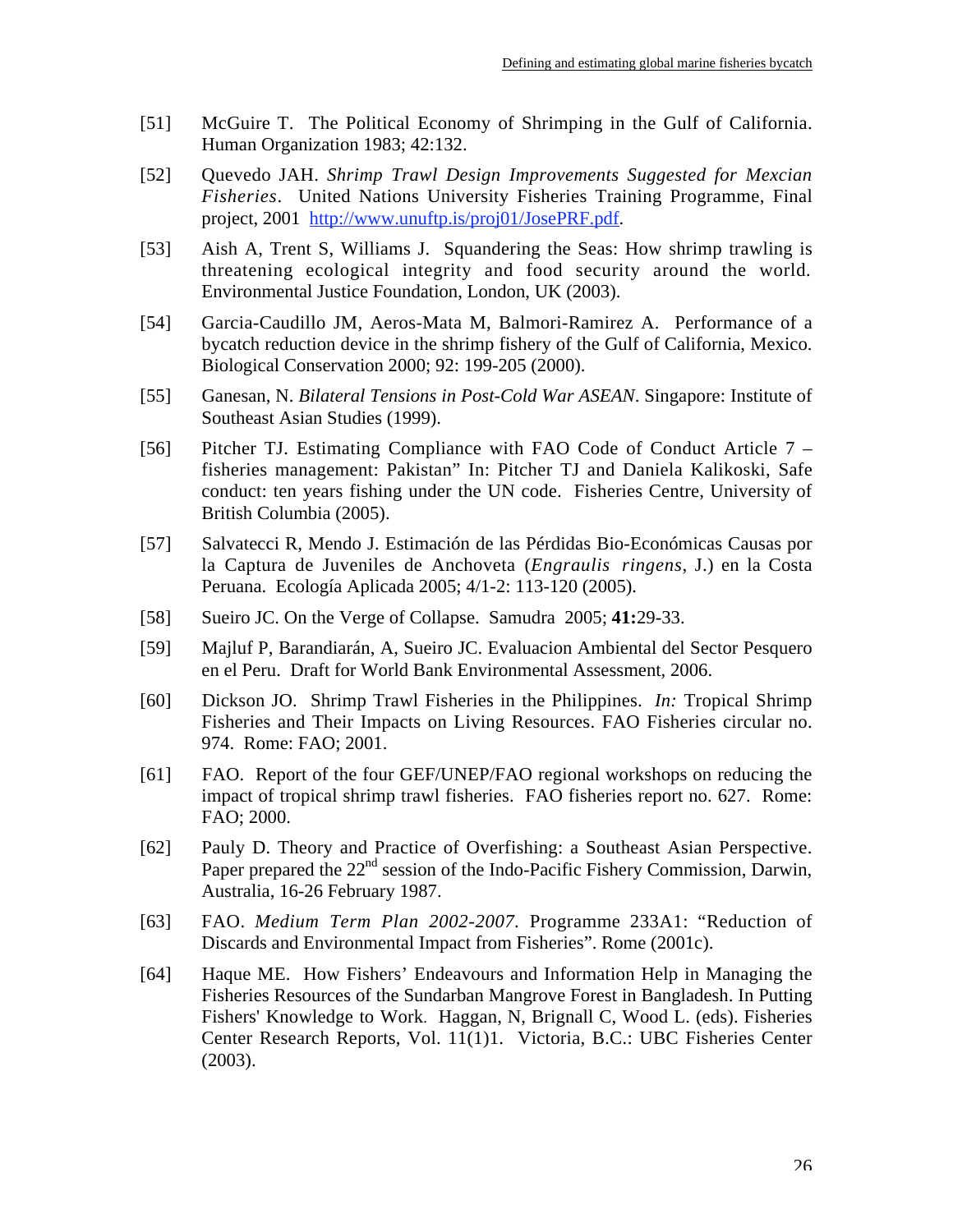- [65] Matishov G, Golubeva N, Titova G, Sydnes A, Voegele B. Global International Waters Assessment, Barents Sea, GIWA Regional assessment no. 11. University of Kalmar for United Nations Environment Programme (2004).
- [66] WWF. Fisheries in the Russian Barents Sea and the White Sea: Ecological Challenges. WWF Barents Sea Ecosystem Program. 2005.
- [67] NOAA Office of General Council. Publication of the NOAA Office of the General Counsel, National Oceanic and Atmospheric Administration (NOAA), U.S. Department of Commerce (1997).
- [68] Nevil NB. Trash fish production and national fish feed requirements in Sri Lanka. Paper presented at the regional workshop on low value and trash fish in the Asia-Pacific region. Hanoi, Viet Nam, 7-9 June 2005.

[69] Thailand, Department of Fisheries. Fishery policy directions of Thailand. Bangkok 2006.

- [70] Morgan GR, Staples DJ. *The History of Marine Industrial Fisheries in Southeast Asia.* Bangkok: FAO Regional Office for Asia and the Pacific (2006).
- [71] Tomomi S, Chokesanguan B, Inoue Y. Trash Fish and Discards of Push Net Catch in Thailand. Memoirs of the Faculty of Fisheries, Kagoshima University 2006; 55: 43-50 (2006).
- [72] Kasetsart University, Department of Agricultural and Resource Economics. Report on presentation of selected metiers and fishery sector. Thailand case study. ECOST (societal cost of fishing practices & public policies) project, CEMARE, University of Portsmouth, UK 2007 http://www.ird.fr/ecostproject/doku.php?id=case\_study\_7\_thailand\_dare\_depart ment ofagricultural and resource economics.
- [73] Harrington JM, Myers RA, Rosenberg AA. *Wasted* Resources: bycatch and discards in US Fisheries. Washington, D.C.: Oceana (2005b).
- [74] Marcano L. Progress report to the Project Coordinator EP/GLO/201/GEF (2006).
- [75] Edwards P, Thuan LA, Allan GL. A survey of marine trash fish and fish meal as aquaculture feed ingredients in Vietnam. Canberra: Australian Centre for International Agricultural Research (2004).
- [76] Nguyen Chu Hoi, Tran Nguyen Hung & Dao Manh Son. National efforts to protect the responsibilities and rights of small scale fishers and fishing communities in the sland and marine sector of Viet Nam www.icsf.net/icsf2006/uploads/resources/usefulDocs/docs/english/%3C1178873 951739%, 2006.
- [77] Lindeboom HJ, de Groot SJ. The Effects of Different Types of Fisheries on the North Sea and Irish Sea Benthic Ecosystems. Texel, Netherlands: Netherlands Institute for Sea Research (1998).

[78] Megapesca. Final report: Study of Discards in Fisheries. Portugal: Megapesca (1999).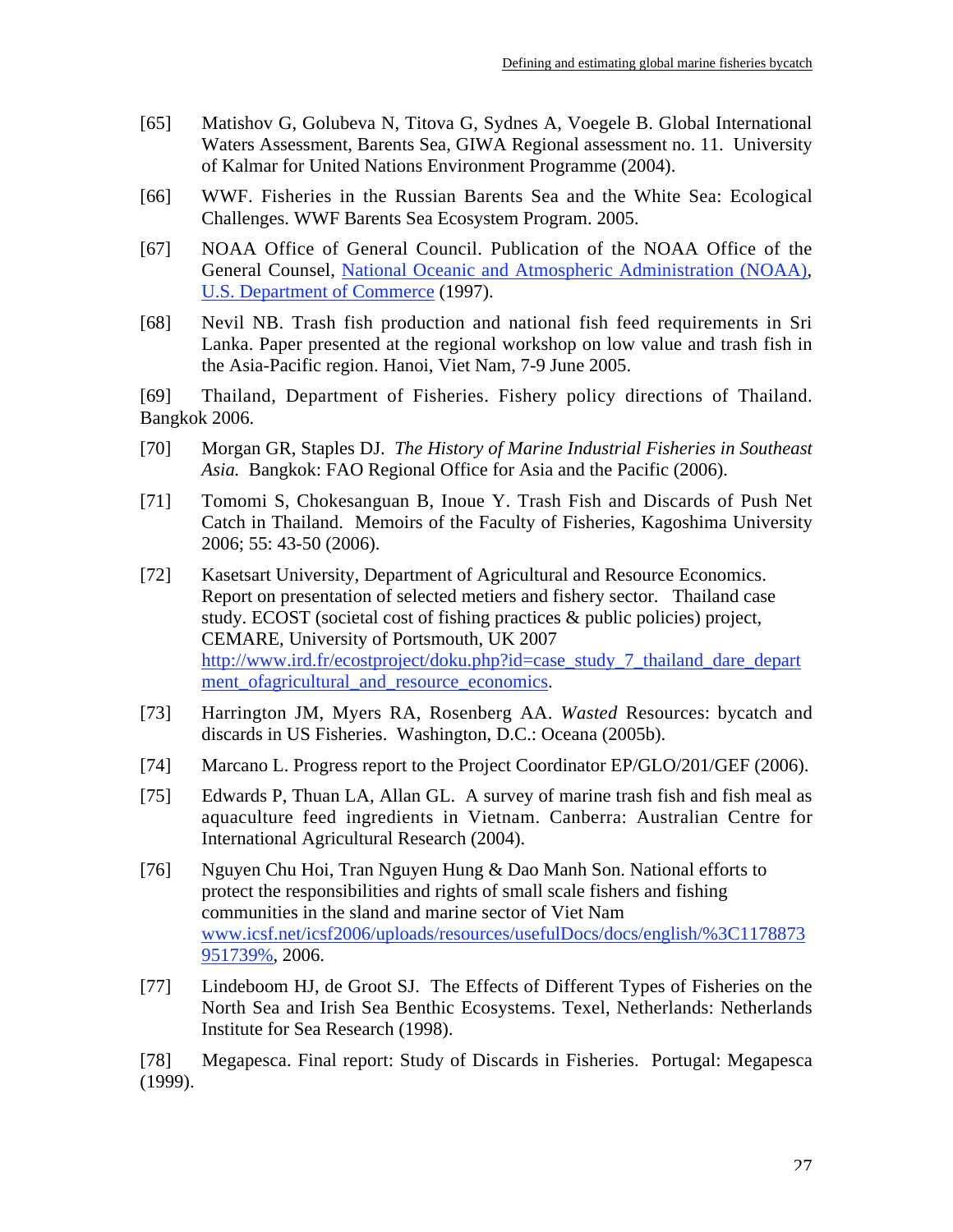- [79] Rochet MJ, Borges L. Discarding: quantities, causes and consequences. Paper for ICES annual science conference, 19-26 September 2006.
- [80] Tudela S. Ecosystem Effects of Fishing in the Mediterranean: An Analysis of the Major Threats of Fishing Gear and Practices to Biodiversity and the Marine Habitat. General Fisheries Commission for the Mediterranean Studies and Reviews No.74, 2004.
- [81] Vassilopoulou V, Papaconstantinou C. Discarding at sea by commercial trawlers in Hellenic Waters. In: Rapport du 35e Congrès de la Commission Internationale pour l'Exploration Scientifique de la Mer Méditerranée. CIESM congress proceedings, 1998, p. 502–503.
- [82] Oliver P. Current fisheries management practices used in the Mediterranean. Higher National Diploma in Fisheries Science for Mediterranean Countries, vol. 4: Fisheries Management I, 2001.
- [83] Labropoulou M, Colloca F, Stafanson G. Case Study no. 5: Mediterranean Sea. Institute of Hydrobiology and Fisheries Science, Hamburg University, 2004.
- [84] Kaczynski VM, Fluharty DL. European policies in West Africa: who benefits from fisheries agreements? *Marine Policy*. **26:** 75–93 (2002).
- [85] Ilnycky M. The Legality and Sustainability of European Union Fisheries Policy in West Africa. MIT International Review 2007, Spring.
- [86] Dahou K, Deme M. Support Policies to Senegalese Fisheries. *In:* Fisheries Subsidies and Marine Resources Management: Lessons learned from Studies in Argentina and Senegal. Geneva: United Nations Environment Programme (2002).
- [87] Koranteng KA, Pauly D. Long term trends in demersal fishery resources of Ghana in response to fishing pressure. In : Chavance P, Gascuel MD, Vakily D, Pauly D (Eds) (2002). Pêcheries maritimes, écosystèmes et sociétés en Afrique de l'Ouest : un demi-siècle de changement*.* Actes du symposium international, Dakar - Sénégal, 24-28 juin 2002. Collection des rapports de recherche halieutique A.C.P. - U.E., numéro 15, Bruxelles, 2002, p. 243-252.
- [88] Pramod G, Pitcher TJ. An Estimation of Compliance of the Fisheries of Ghana with Article 7 (fisheries management) of the UN Code of Conduct for Responsible Fishing. Fisheries Centre, University of British Columbia (2006).
- [89] Lewison RL, Freeman SA, Crowder LB. Quantifying the effects of fisheries on threatened species: the impact of pelagic longlines on loggerhead and leatherback turtles*.* Ecological Letters 2004; **7:** 221-231*.*
- [90] Kaiser MJ, de Groot SJ. *Effects of Fishing on Non-Target Species and Habitats: Biological and Socio-Economic Issues*. Oxford: Blackwell Science; 2000. 399pp.
- [91] Probert PK, McKnight DG, Grove SL. Benthic invertebrate bycatch from a deepwater trawl fishery, Chatham Rise, New Zealand. Aquatic Conservation: Marine and Freshwater Ecosystems 1997; **7:** 27-40.